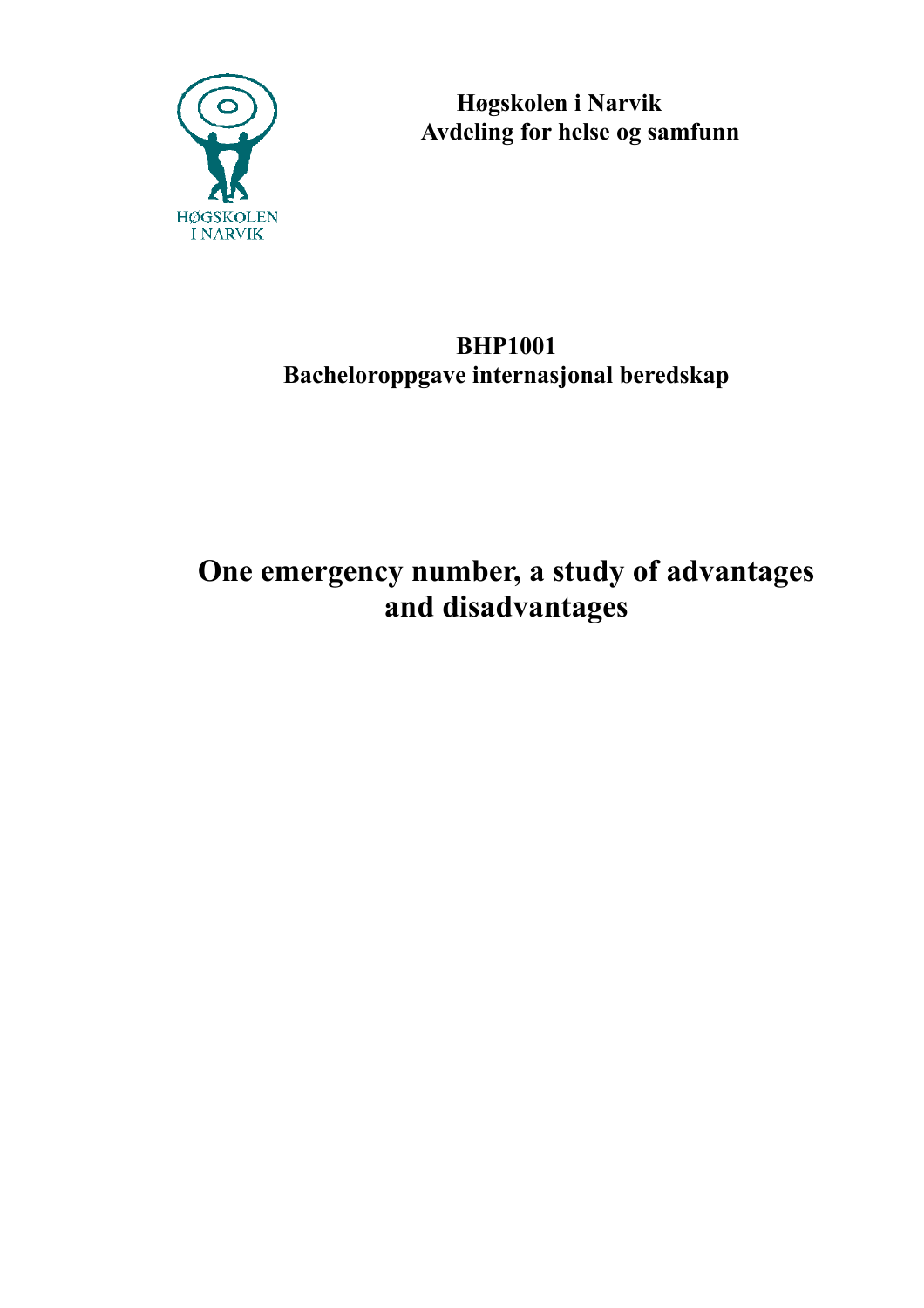| Tittel (norsk): Ett felles nødnummer, en studie av fordeler og   | Dato: 23.05.14    |
|------------------------------------------------------------------|-------------------|
| ulemper                                                          |                   |
| Title (english): One emergency number, a study of advantages and | Gradering:        |
| disadvantages                                                    |                   |
| Kandidatnr: 77                                                   | Antall sider: 29  |
| Veileder: Professor Eric Dykes                                   | Vedlegg: $\theta$ |

*Oppdragsgiver:*

*Oppdragsgivers kontaktperson:*

*Sammendrag:En studie av fordeler og ulemper knyttet til ett nødnummer, med fokus på Norge og den pågående debatten om hvorvidt man skal endre nødmeldetjenesten fra dagens tre forskjellige, til ett felles nødnummer.*

*Abstract: A study of the advantages and disadvantages regarding one emergency number, focusing on Norway and the ongoing debate of whether one should change the emergency call service from today's three numbers to just one.*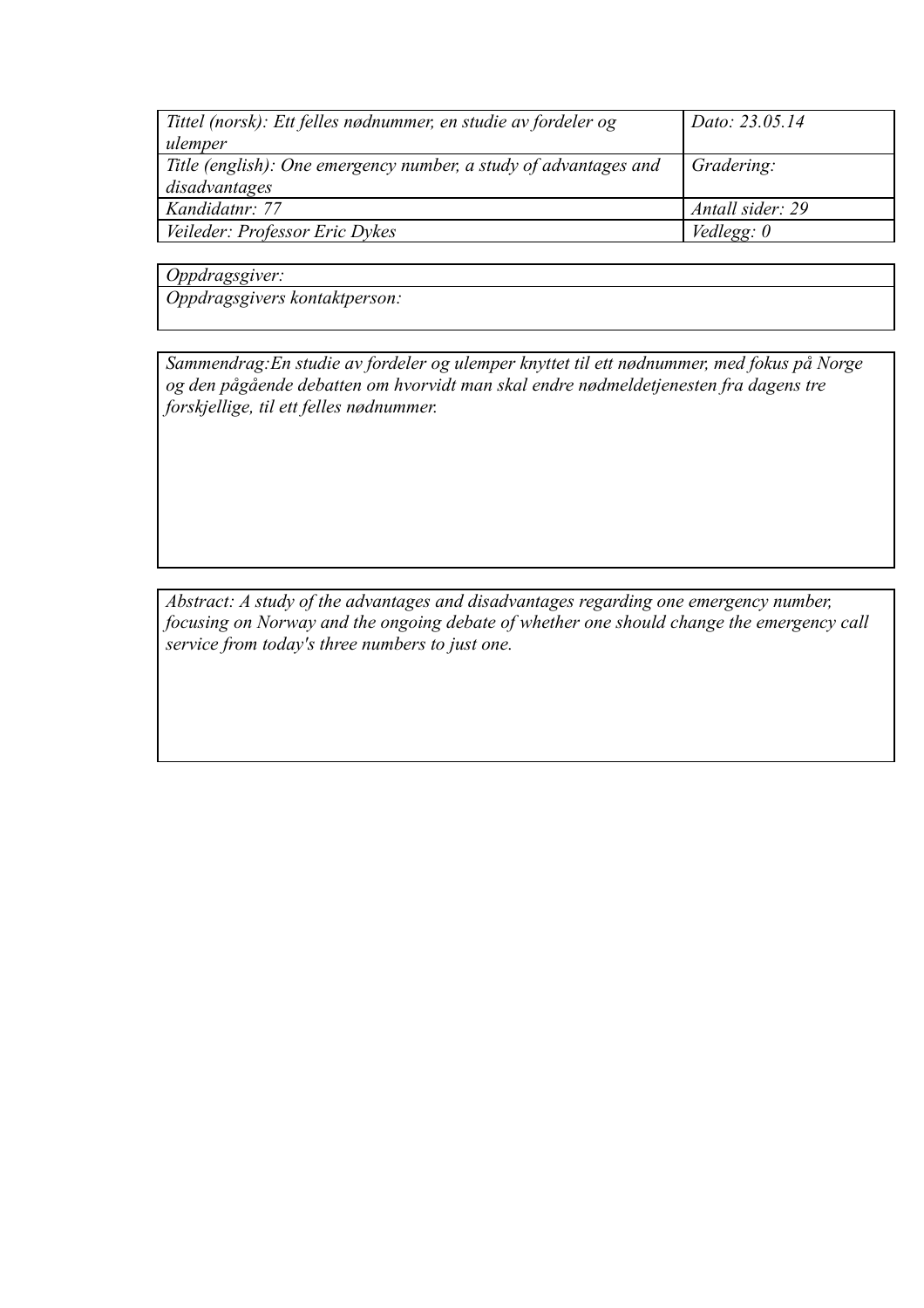# Table of contents

| 3.1 The foundation for the Norwegian safety and readiness system3 |  |
|-------------------------------------------------------------------|--|
|                                                                   |  |
|                                                                   |  |
|                                                                   |  |
|                                                                   |  |
|                                                                   |  |
|                                                                   |  |
|                                                                   |  |
|                                                                   |  |
| 4.2 Emergency centrals in Sweden, Finland, Iceland and Denmark 11 |  |
|                                                                   |  |
|                                                                   |  |
|                                                                   |  |
|                                                                   |  |
|                                                                   |  |
|                                                                   |  |
|                                                                   |  |
|                                                                   |  |
|                                                                   |  |
|                                                                   |  |
|                                                                   |  |
|                                                                   |  |
|                                                                   |  |
|                                                                   |  |
|                                                                   |  |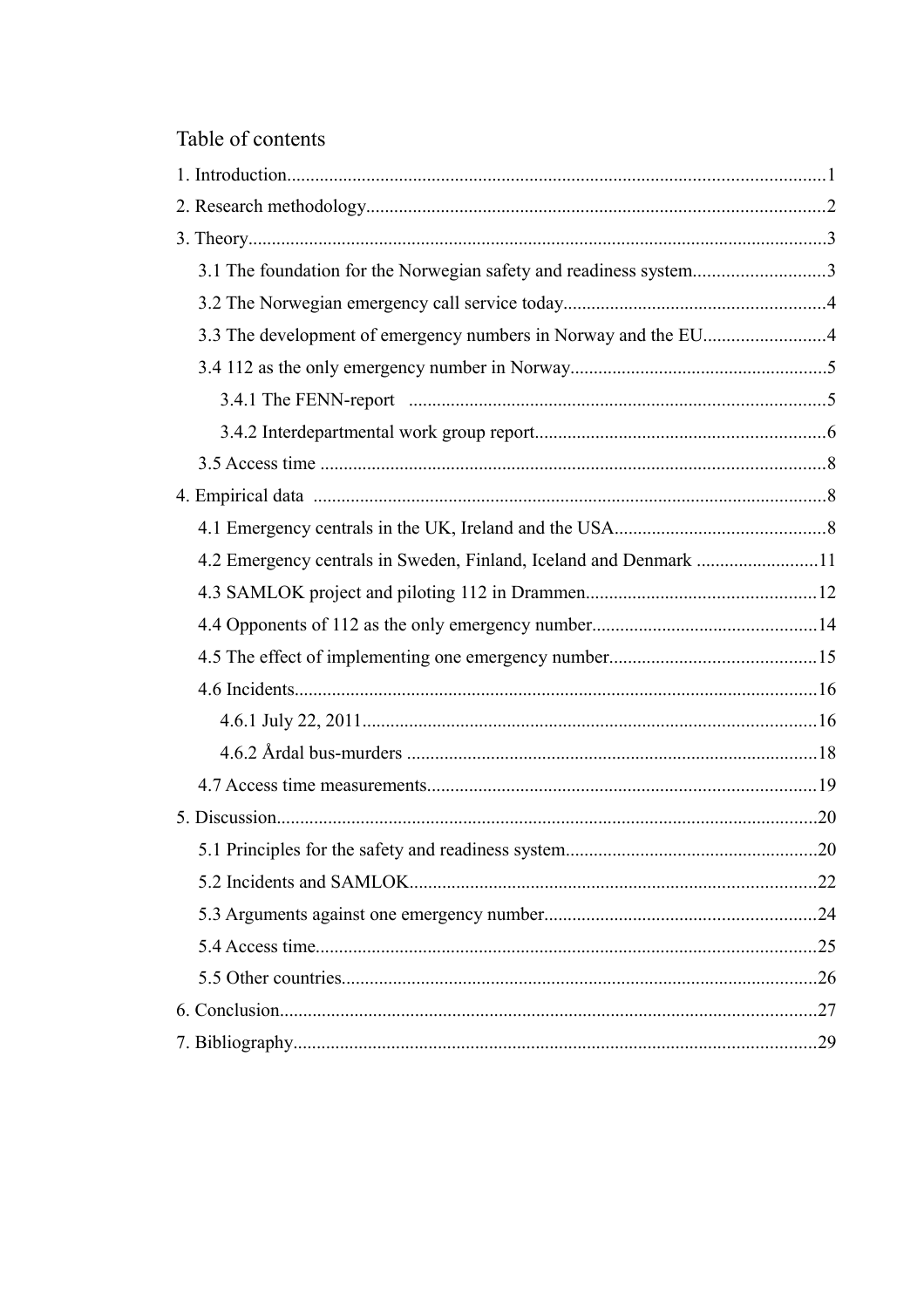#### **1. Introduction**

Today, Norway have three emergency numbers. 110 for fire and rescue services, 112 for police, and 113 for medical emergencies (Andersen *et al.*, 2009, p.7). Each number is operated by different emergency centrals located separately. There is a debate in Norway whether there is a need to change from today's system to one number, making it easier for the general public to know where to call and also promote better cooperation between the emergency services. This would require a significant change in how the emergency centrals are run today.

EU have made 112 the standard emergency number in all its member states, and preferably the only one. When someone dials an emergency number, they are opening the gateway to all available public and private resources to preserve and rescue human lives, stop or limit environmental damage and limit the damage on major material assets. In certain cases, life and death hangs in the balance as the operator receiving the call must act correctly and respond with the proper resources. It is in everyone's interest to have the most efficient system possible to stand on the front line from everyday accidents and medical emergencies to the disasters that change society as we know it.

My goal is to shed more light on what the advantages and disadvantages are concerning one emergency number. The subject for this thesis is highly relevant in the ongoing debate, which may or may not result in major changes in how the Norwegian emergency call service is organized.

The main focus is to look at whether this model would be better for the Norwegian emergency services. Based on the available reports, studies and recommendations on the subject, I will look into how one emergency number affects the handling of emergency situations. I will look at other countries that have this system today, and what results have been there. The opponents of 112 as the only emergency number have voiced their concerns. I will look into their warnings and see what disadvantages there may be. Finally, I will study actual incidents in Norway where the different emergency centrals were not able to cooperate properly, with serious consequences. By comparing the theoretical advantages and disadvantages against the actual results from the empirical data, the aim is to be able to say something about what is the best solution for the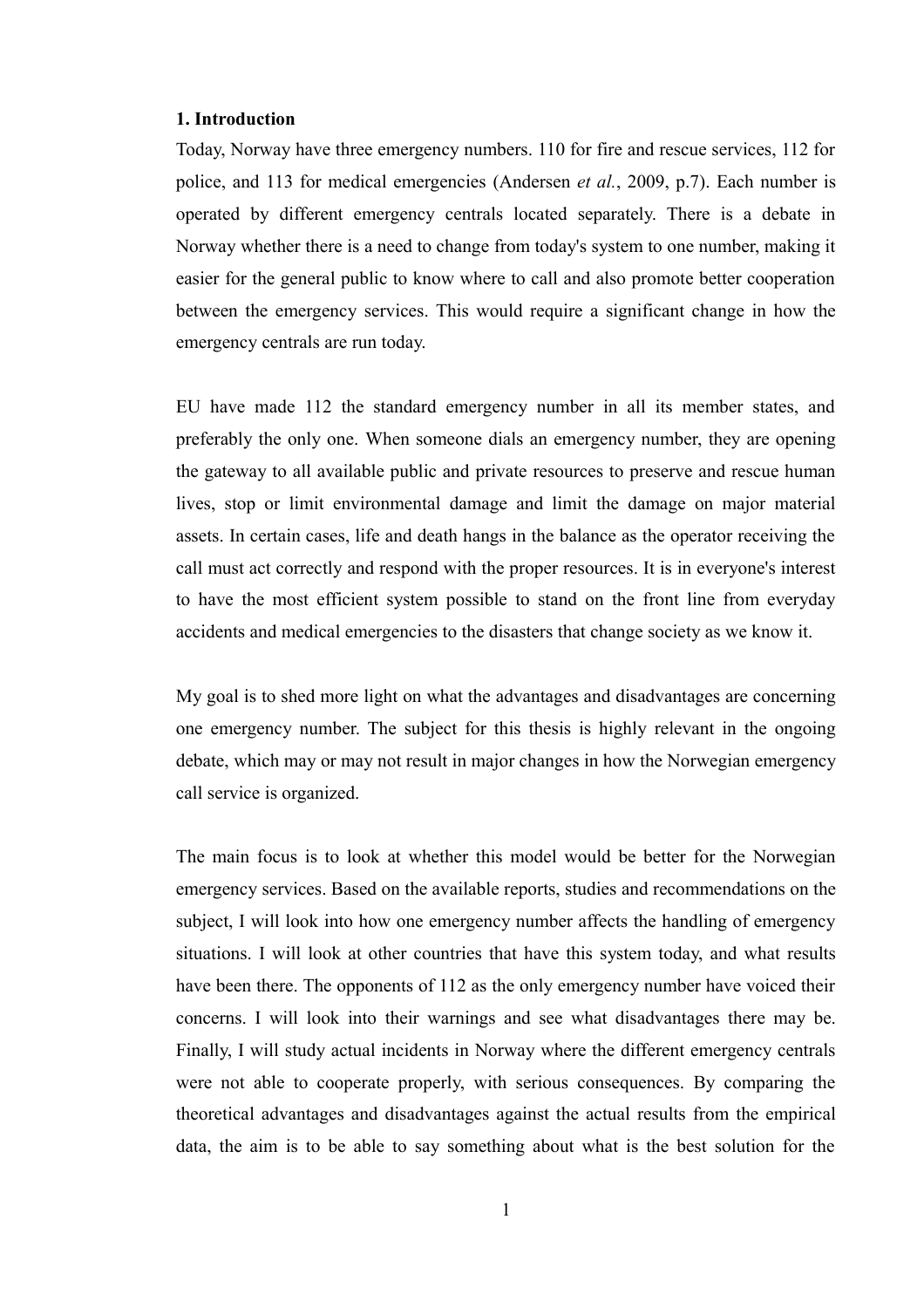emergency call service. There will be emphasis on the empiric results based on incidents occurred.

The focus will be on one emergency number as a common platform for all emergency calls coming in from the general public. I do not lay down limits for who and how the operators are organized and do this job, for example one big emergency central or divided command centrals that get calls routed in depending on the nature of the callers emergency. There are many ways to do this, and it is done in many different ways around the world. All of these different systems are worth examining, and that is why I wish to include everything, and not exclude certain systems based on predetermined requirements.

Today's system of three different numbers, run by various organizations, means that all the centrals for each number are governed by different laws, instructions and sorting under various governmental sectors. I will not do an in-depth discussion on how these laws and instructions might cause problems with the possibility of only one emergency number. If one decides to go for one number, the laws must be altered accordingly to create a solution that works. Again, the focus is one number as a common platform for handling emergency calls. Referencing is done using the Harvard system.

#### **2. Research methodology**

The methodology I've used for my research is mainly qualitative analysis of documents. I found the material using search engines like Google scholar and BIBSYS, and also by contacting the Norwegian Ministry of Justice and Public Safety. The design I have chosen is an extensive one. This means to have a broad approach and try to get as many units as possible in the data processed. The reason for this choice is also to increase the chance of being able to generalize the findings from other countries/systems, as it is the objective of this thesis (Jacobsen, 2000, p.80).

Advantages of the qualitative analysis, is that there are no limits as to what kind of information is collected. This opens up for new information during the course of collecting and analyzing data, and does not rule out anything based on predetermined parameters. For disadvantages it is very work-demanding to analyze material when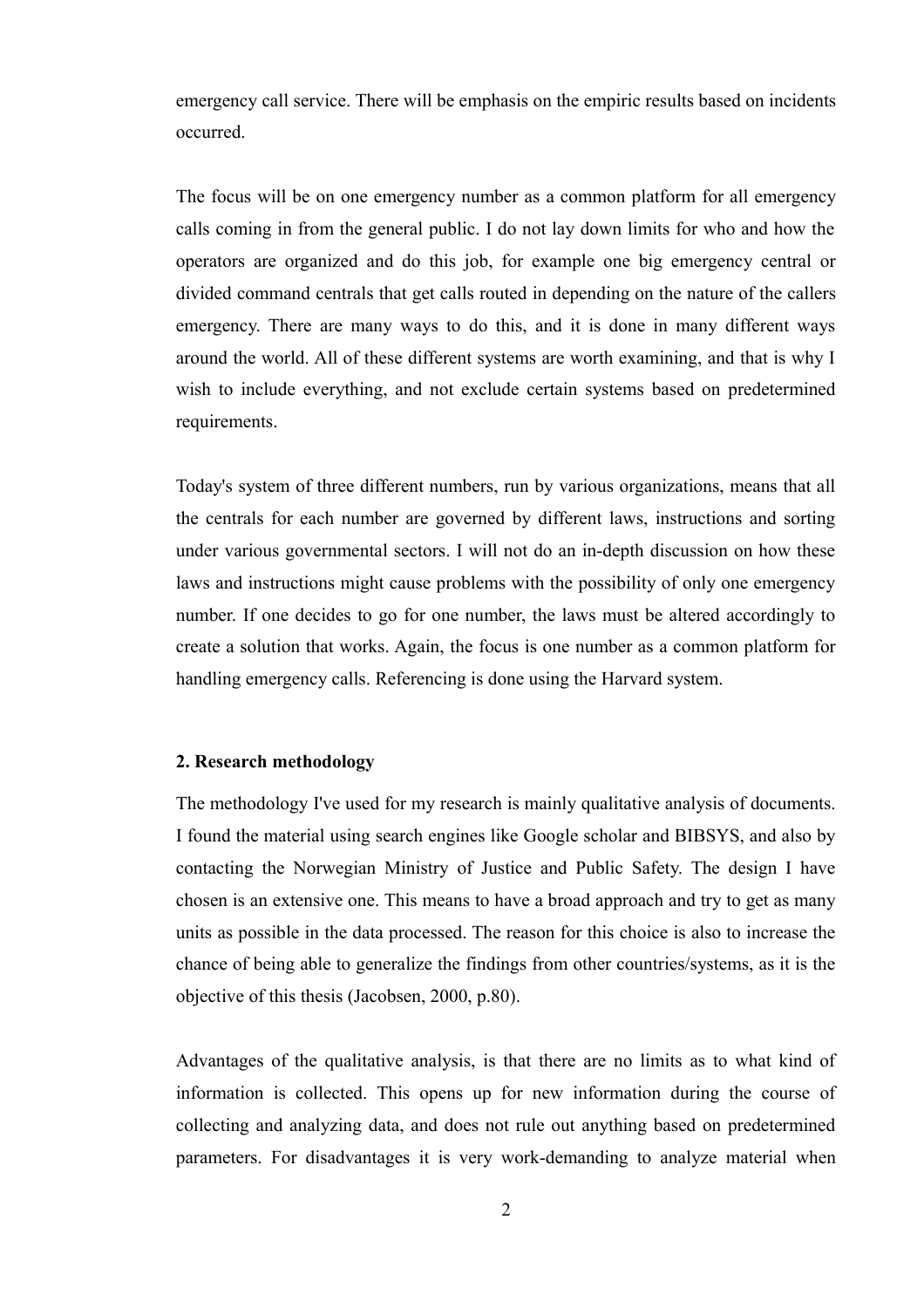there are no limits to what might be relevant. The data in itself could be very unstructured and demanding to work with (Jacobsen, 2000, p.115–117).

I have chosen this method because the subject that I am researching is too big to be based on just a few units and their view and/or experience of how things work. In order to be able to say something about how a system of one emergency number would work for better or worse in Norway, I have to look at the big picture.

#### **3. Theory**

## **3.1 The foundation for the Norwegian safety and readiness system**

Before we look at the emergency numbers in particular, it is important to be aware of the pillars the Norwegian safety and readiness system is built upon. These four basic principles are the foundations for all public and private actors that in some way have responsibilities within the fields of safety and readiness. That is why it is important to keep them in mind when discussing alternatives for future handling of emergency calls.

The first is called the principle of responsibility. Whoever is responsible for a certain field in a «normal» situation, also have responsibilities in an emergency within that field.

The second is the principle of equality states that the organization one runs at a daily basis, should to the extent possible be equal organizational-wise (or at least recognizable) in an emergency.

The third one is called the principle of proximity. All emergencies should be handled at the lowest level possible, gaining proximity to the incident (Politidirektoratet, 2011, p.26).

The fourth is the principle of cooperation and interaction. It was introduced by the government after the terrorist attacks on July 22, 2011. It puts in place a responsibility on everyone with a role concerning safety and readiness, to independently ensure cooperation and interaction with any and all relevant partners (Justis- og beredskapspartementet, 2012, p.39).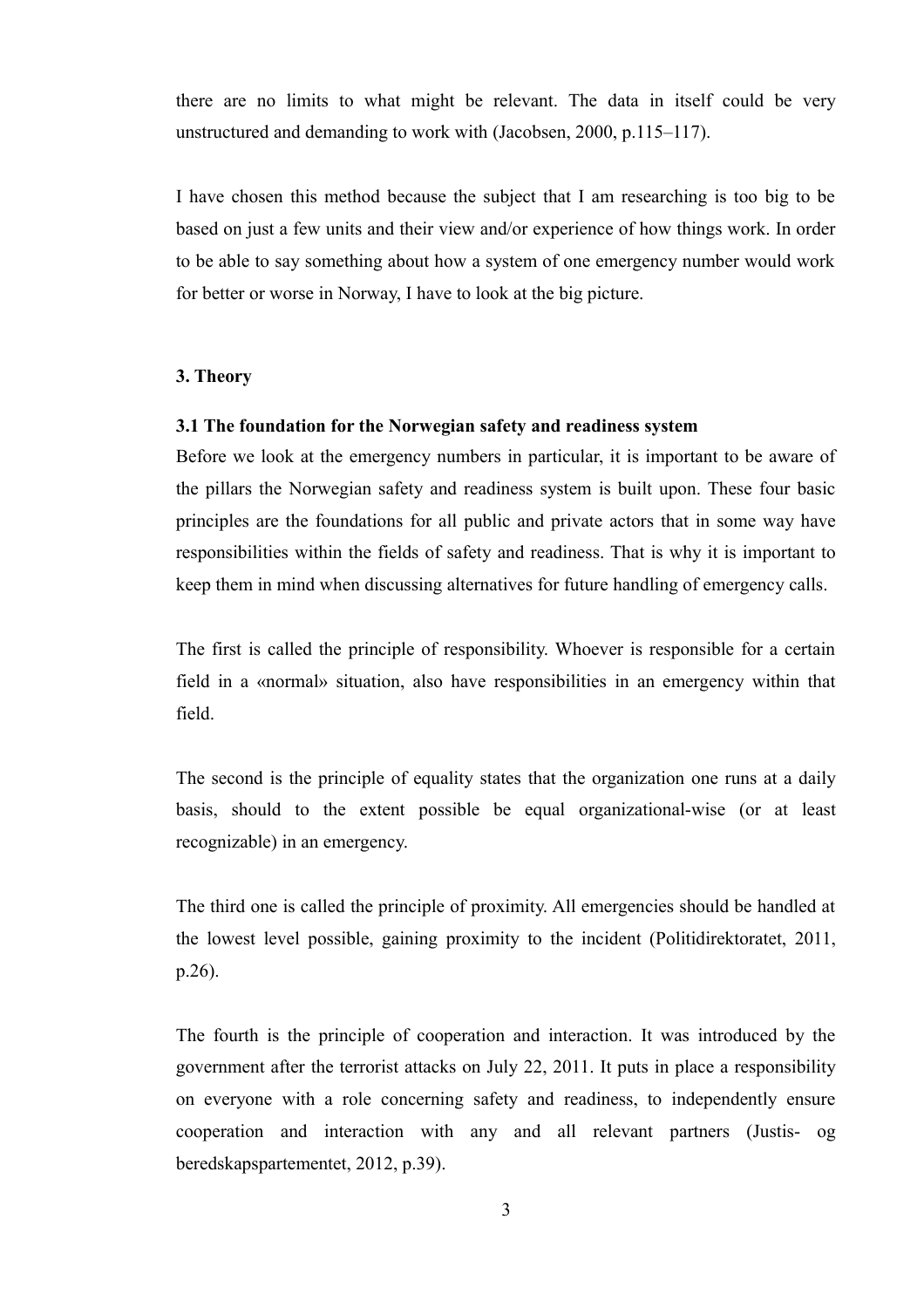#### **3.2 The Norwegian emergency call service today**

As mentioned earlier, there are three different emergency numbers in use today. 110 is for fire and rescue services. It is operated by the fire departments, and is a municipal responsibility. 112 is for the police who have their operations centrals spread out across the country. And finally 113 is for medical emergencies, sorting under the health authorities. In total there are more than 60 emergency centrals spread across the country. They receive calls and coordinate the resources that sort under the different services independently (Andersen *et al.*, 2009, Chapter 5).

To ensure efficient cooperation between the different centrals, they are to make sure a triple alert is done whenever necessary. The 11x central that gets the first call is responsible for executing the triple alert. This means alerting all three emergency centrals about the incident, so that all the emergency services can respond with the necessary resources. (Direktoratet for samfunnssikerhet og beredskap *et al.*, 2013, p.10).

#### **3.3 The development of emergency numbers in Norway and the EU**

Historically, the first proper emergency number system in Norway was up and running in 1987. The numbers at the time were 001 for fire, 002 for police and 003 for medical emergencies. But because of the birth of 112 as the common EU-emergency number in 1991, Norway changed its number-series from 00x to 11x in 1994. This is the system still used today with 110 for fire service, 112 for police and 113 for medical emergencies (Justis- og politidepartementet, 2004, p.8). Norway is not a member of the EU, but it is part of the European Economic Area (EEA), and through this membership affected by EU legislation. The requirement that all EU and EEA states have 112 as an emergency number available, are written in directive 2002/22/EC. This directive states that 112 must be reached free of charge and regardless of service provider, including public payphones. It also focuses on the fact that the citizens of the member states must be properly informed about 112 as the common European emergency number (European Parliament and the Council of the European Union, 2002). The idea is that all citizens should feel safe that wherever they are in the EU/EEA they can call the same number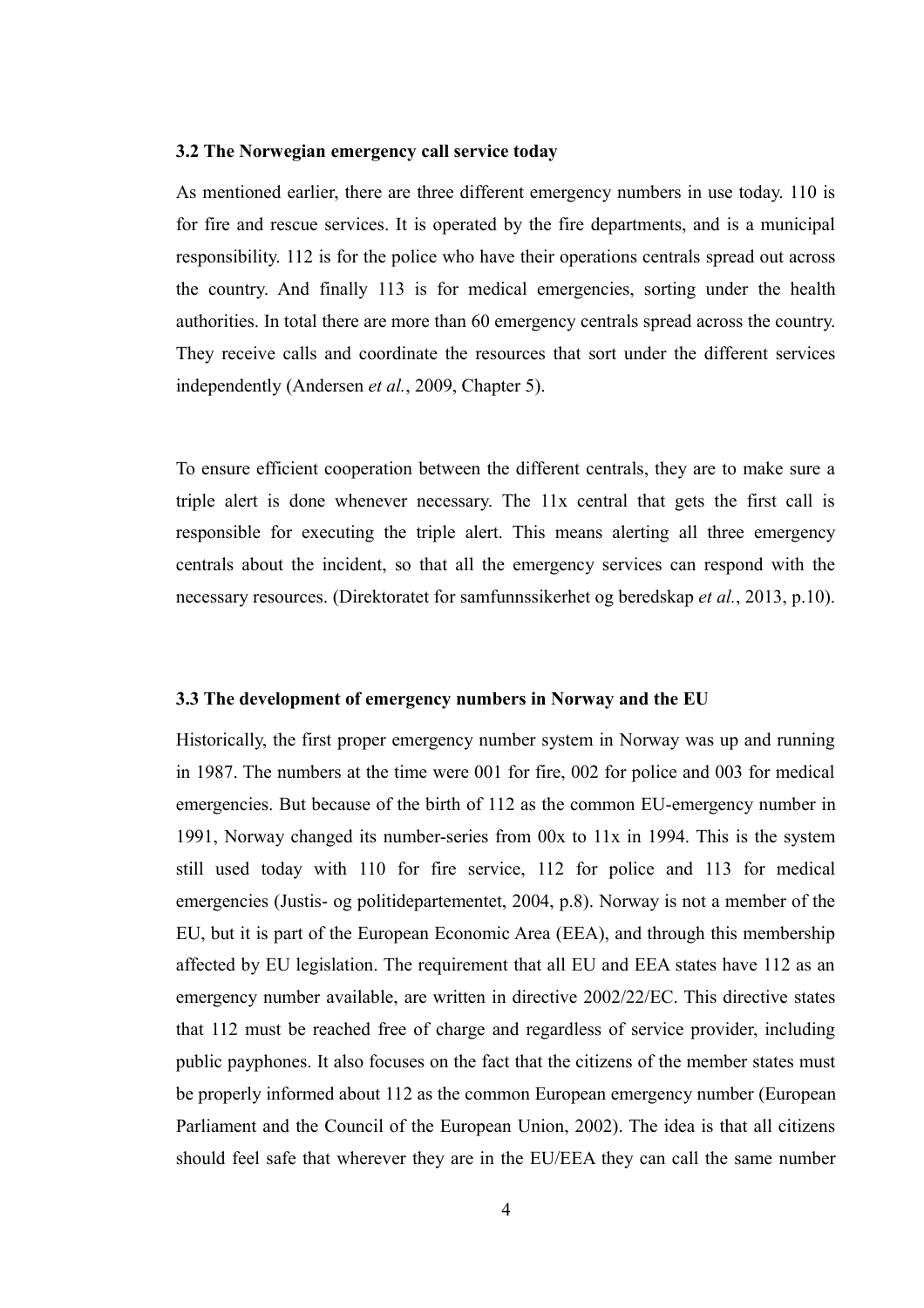(112) to get help in an emergency. However, the directive did not say the 112 had to be the only emergency number, just as long as it was available, and able to cross-connect with other appropriate services. That is why Norway chose to stick to three different numbers when taking up 112 in 1994 (Justis- og politidepartementet, 2004, p.20). Also in many EU countries 112 exist besides other emergency numbers, but as of 2013 a total of 7 member states use 112 as the main number to contact all emergency services (European Commission, 2013, p.3).

#### **3.4 112 as the only emergency number in Norway**

#### **3.4.1 The FENN-report**

FENN is short for "forenkling og effektivisering av nødmeldetjenesten". Roughly translated it means "simplifying and streamlining the emergency call service". In 2004 this report was published recommending using only one emergency number as the future for the Norwegian emergency call service. After a lengthy process, the results from analyzing the whole system of reporting accidents and dispatching emergency services accordingly were written. This was the first real attempt to look at the whole emergency call service. The objective was to see if there was room for improvement in effectiveness and coordination in the emergency call service in Norway. The report had four main recommendations:

- 112 as the only emergency number, and organized as a whole or partly in one common service. This to improve cooperation and coordination. In part this was also due to development in other western countries, mainly in the EU, that increasingly where adopting 112 as the only number.
- Gathering the emergency call service inside one organization, to aid cooperation and make proper use of all available resources.
- It also recommended one organizational interface, standardizing technical solutions and contact points for external actors.
- Finally, it was recommended to reduce the overall number of centrals to cover larger parts of the populations for each central (Justis- og politidepartementet, 2004, p.2–3).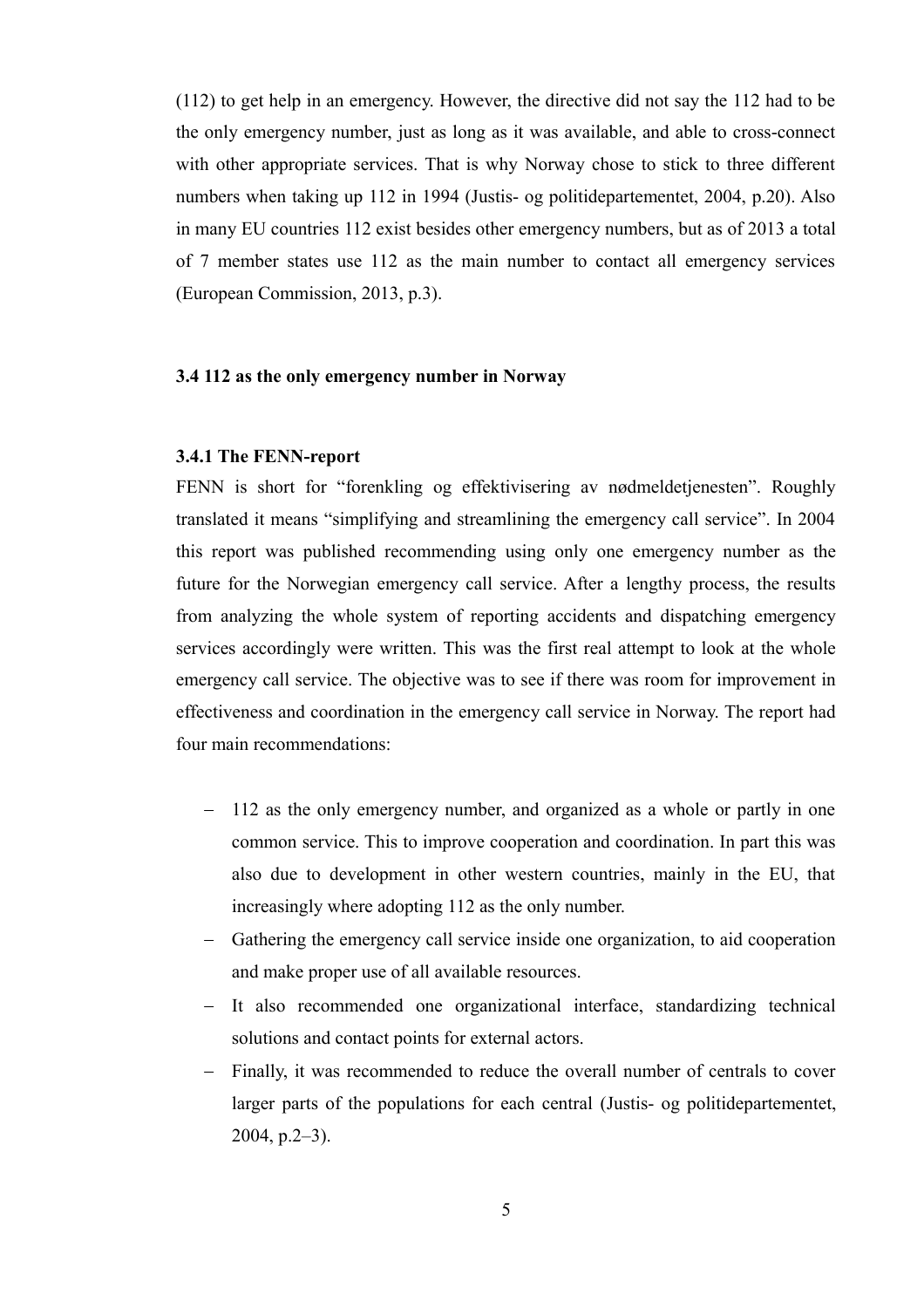#### **3.4.2 Interdepartmental work group report**

The Norwegian government stated in a white paper in 2008 that it intended to introduce 112 as the only emergency number. An interdepartmental group was established with a mission to study alternatives for the future organization of the emergency call centers (Justis- og politidepartementet, 2008, p.68). A year later, this report was published. Again, the recommendation was to go for 112 as the only emergency number (Andersen *et al.*, 2009, p.8). The reason for this recommendation was an improvement from today's system where the emergency services are split by what they do, but also sometimes geographical boundaries that do not follow the same lines. This makes cooperation and coordination difficult. With one central having responsibility for one geographical area, and one operator being able to keep track of an operation over time, better use of emergency resources should be the result. The aim is to ensure that every resource that is needed, is dispatched to an accident site. The proposed model would also have a better oversight of available resources in all the emergency services, which is not the case today (Andersen *et al.*, 2009, p.7–8).

What they found when reviewing today's system, is that it works well for the most part. But there were identified challenges. The large number of centrals in total result in the smaller centrals encountering problems when large or complex incidents occur. They simply do not get that much experience that the operators on a larger central does. If a caller use the wrong 11x number, the operators do not have sufficient knowledge on how to guide the caller. Lack of knowledge is also a problem concerning the awareness of the other emergency services and their resources, and also how and if they should be involved. The result being in some cases that rescue efforts are delayed unnecessary. This becomes a problem in complex incidents that involve more than one of the emergency services (Andersen *et al.*, 2009, p.52–53).

This report also considered how one should organize the emergency services around the new 112 number. Four different alternatives were presented. Model A involved setting up a new 112 central that received all calls, and then forwarded them to the appropriate emergency central. The three emergency services' own central would remain as they are today. Model B had one 112 central that also dispatched the fire/rescue resources, with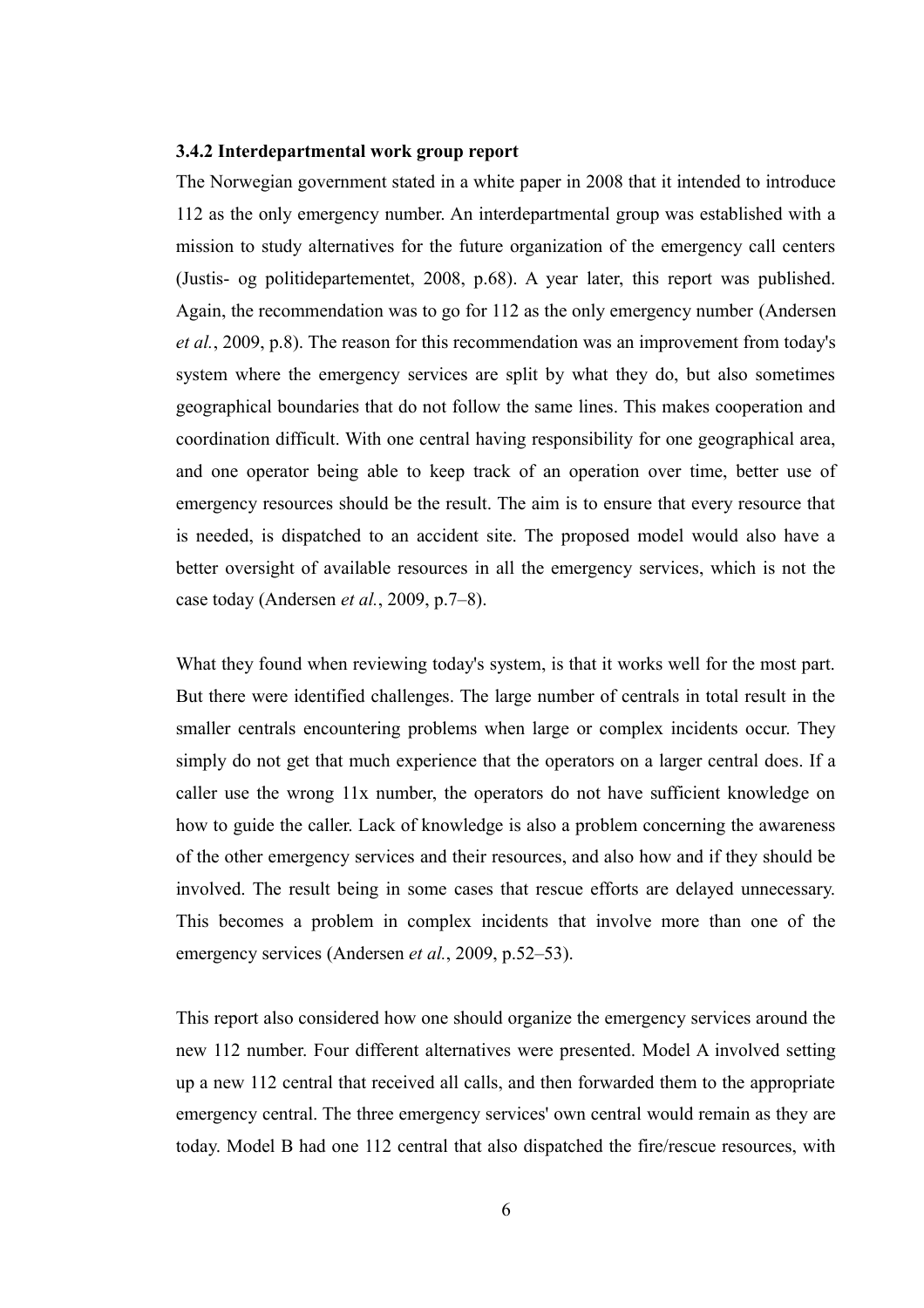the other two emergency services keeping their own centrals. Model C is the preferred model and is explained in detail below. Model D meant removing all of today's emergency centrals and setting everything up in a new 112 central. This central would receive calls, dispatch and coordinate all of the emergency services (Andersen *et al.*, 2009, p. 98-104)

The model C that was preferred by the interdepartmental group involved one contact point for all incoming calls. Dispatching and coordination of the fire/rescue service and medical emergencies would also be handled by the 112-central. The police would retain their command centrals and exercise command and control like they do today. The 112 central would route calls to the police when necessary. The reason for this choice was the need for fire/rescue and emergency medical dispatchers to be located in the same place. Since these are the two most important resources to get out in the field as soon as possible to save lives, they are a fully integrated part of the proposed 112-central. Today's 110 and 113 only coordinate resources, while the police 112 exercise command. Also because they sometimes have the need of doing certain operations covertly that fire/rescue and medical dispatchers do not need to know about. Therefore they recommended to continue with their own command centrals (Andersen *et al.*, 2009, p.105).



(Picture: Andersen et al., 2009, p.102)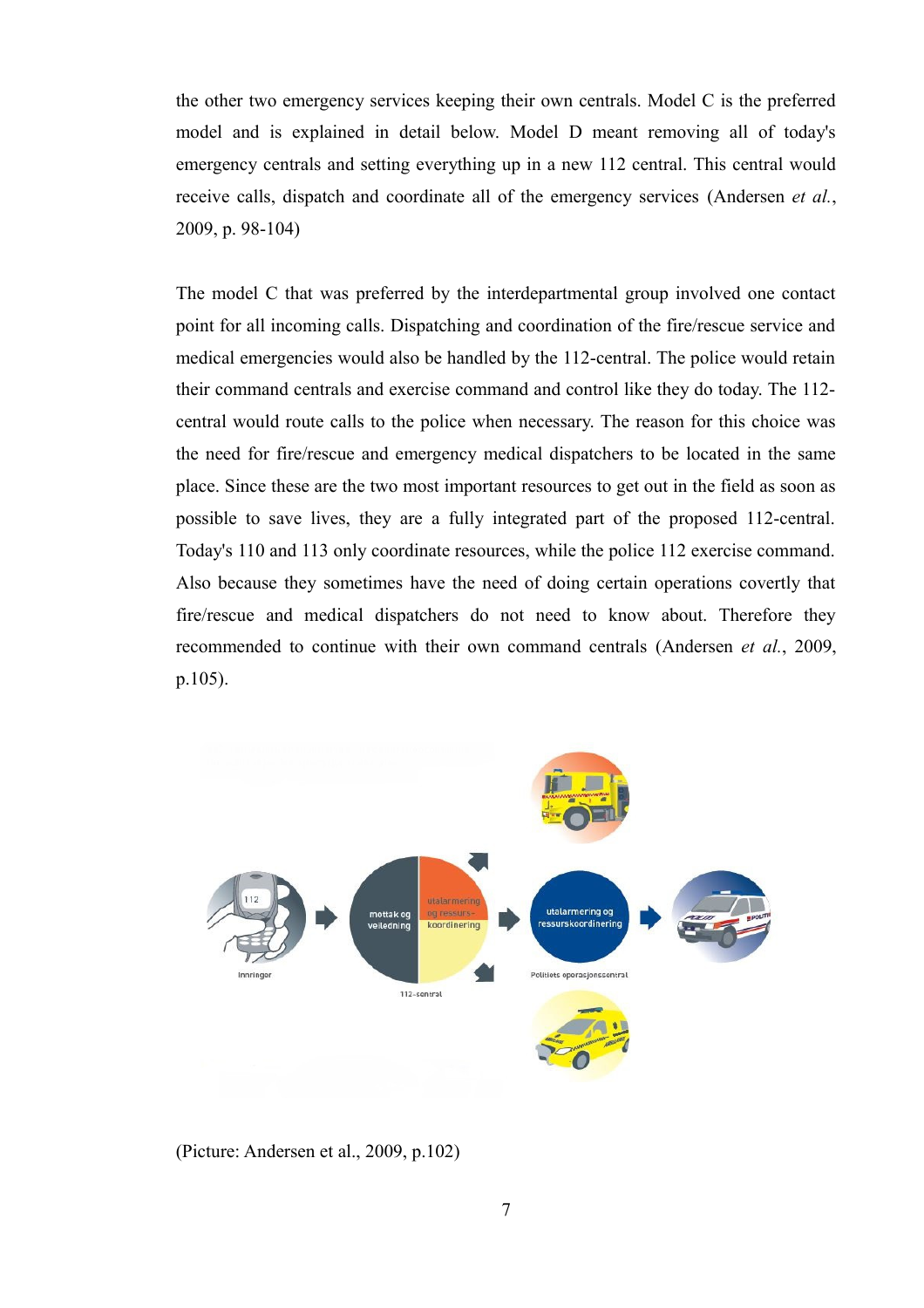#### **3.5 Access time**

Access time is the time it takes from a caller dials an emergency number until he or she gets access to the emergency operator. When someone calls an emergency number, they would want to be answered as quickly as possible. For later reference, it is important that some sort of baseline is laid down concerning what access time is acceptable. In Norway, there is no national standard for how long the access time at most should be for all the emergency numbers. This is probably due to the fact that the different centrals are run by different organizations. But there are some requirements, at least for the medical emergency centrals.

The health authorities have put in place a requirement for all the medical emergency centrals, 113. This requirement states that 90% of all calls should be answered within 10 seconds. It was recommended in a report from 2009 (Rygh Pedersen *et al.*, 2009, p.101), and later established firmly by the Norwegian Board of Health Supervision when reviewing the medical emergency central for Oslo and Akershus in 2013 (Helsetilsynet, 2013).

In Sweden, where the emergency centrals are run by SOS Alarm, there is a requirement in the contract with Swedish authorities that the access time should be 8 seconds (Andersen *et al.*, 2009, p.68). For Finland, the requirement is that the calls to the emergency central is answered within 12 seconds (Andersen *et al.*, 2009, p.73).

#### **4. Empirical data**

In this chapter, empirical data will be presented. First I will present findings from several reports and studies on the subject. The systems for emergency call services in other countries will be presented, as well as the most important counter-arguments about why today's system should be left the way it is. After that I will look at some real incidents that have occurred in Norway that pointed out flaws in today's system, before finishing off the chapter with some statistics on access time.

#### **4.1 Emergency centrals in the UK, Ireland and the USA**

The Norwegian Association for Fire Brigade commanders/officers have funded two trips where members have visited the USA and later the UK & Ireland to study how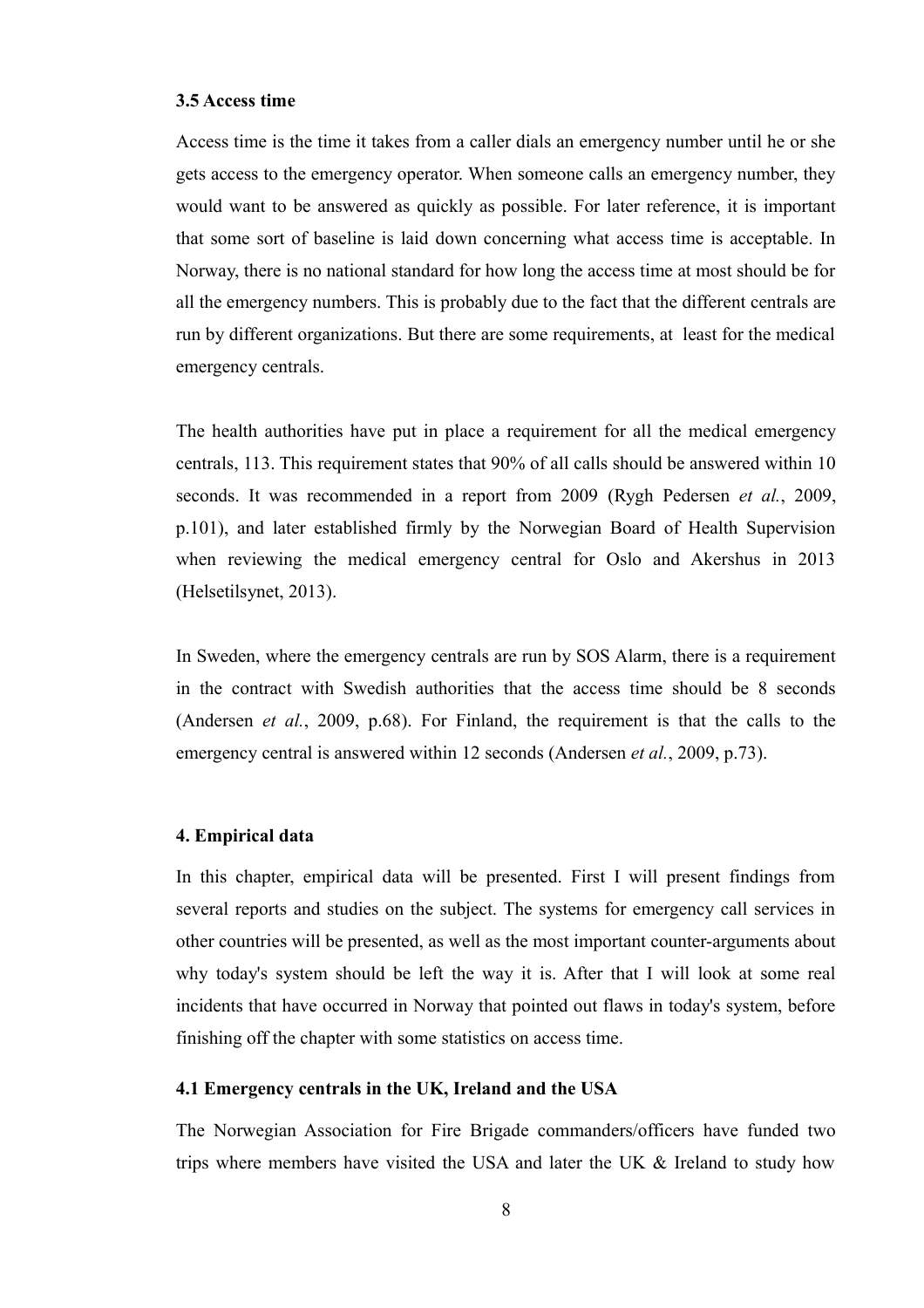they handle their emergency centrals. Representing the fire and rescue services, they had their focus primarily on the fire and rescue services in the places they went. I will present their findings.

The first visit was made to the United States in 2010, where 5 different cities and centrals where visited: Los Angeles, Phoenix, San Francisco, Chicago and New York. There were differences from central to central as to how they where organized and who the emergency central sorted under. Sometimes it was the fire department like in Los Angeles, in other cities it is run by the police (New York), and some have made a new organization just for the emergency central (Chicago). This is due to the lack of national guidelines and standards. Every state/county/city have a large degree of self-governing, and must figure it out on their own. In the United States, 911 is the national emergency number, after being standardized by law in 1999 (Sivertsen and Aakerman, 2010, p.20). The 911 calls are almost always handled by some sort of police department. This could be local police, Highway Patrol, and so on. However, they merely connect the caller to the appropriate central, unless it is police/criminal business. Because of this, the visit decided to mostly focus on the centrals that coordinated and dispatched fire/rescue and medical resources. It is important to mention that both fire/rescue resources as well as ambulances/medical emergency resources, are organized in the fire department many places in the US. In those centrals, the operators were organized as call takers and dispatchers. The call taker would gather information on the person in need that is calling, what kind of incident, address and so on. The dispatcher focuses on sending out the right resources based on the information provided by the call taker.

A critical factor for success, as identified by the authors, were the presence of officers/commanders in the emergency centrals. These officers or commanders decided how to prioritize resources when large incidents occurred, or several incidents at the same time. This also involved moving around resources (fleet management) that were not directly involved in an incident, in order to have an acceptable readiness level in case more incidents should occur. Another interesting point was that even though the police were for the most part not localized together with the other emergency central, the cooperation still worked fine. And even when the police had their central in the same place as the fire/rescue and EMS service (like San Francisco) the work methods were still the same as in "divided" centrals (Sivertsen and Aakerman, 2010, p.3).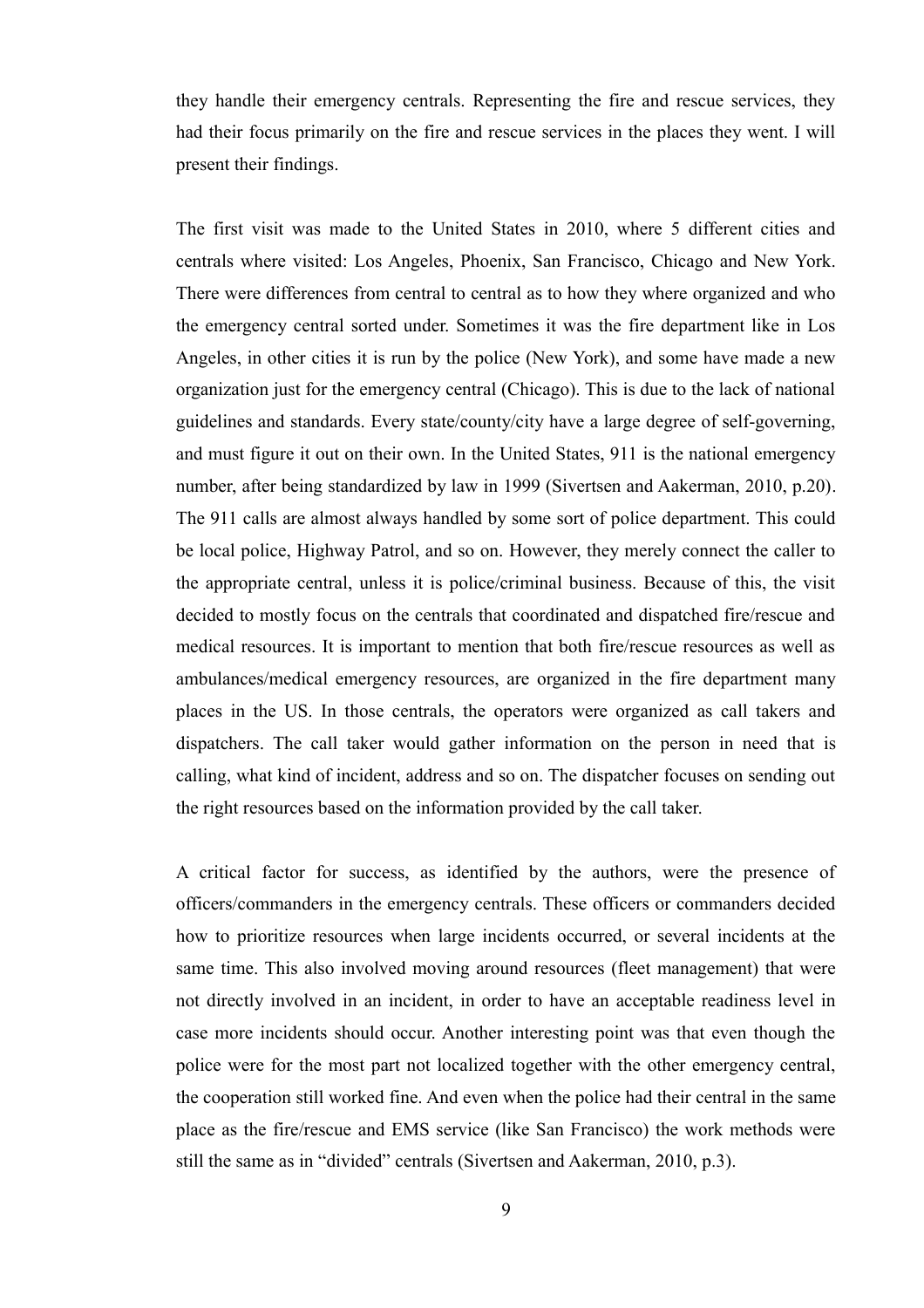To sum up, they were very impressed with the way the emergency centrals they visited handled the emergency call service. It worked very well, and the emergency services were satisfied with the way the system worked. Also, it is interesting to note that they did not miss a closer connection between the emergency central handling the fire/rescue and emergency medical resources and the police. The crossing point between emergencies and criminal activity was clearly defined. If the incident was not a criminal activity handled by the police, then the fire department had command of the incident (Sivertsen and Aakerman, 2010, p.3)

In 2013, Sivertsen and Aakerman conducted another visit to a foreign country to observe their emergency centrals. This time, they went to the United Kingdom and Ireland. London, Liverpool and Dublin were visited.

In both the United Kingdom and Ireland, there are two main emergency numbers. 999 is one of the oldest emergency numbers in the world, and is the number most used and best known in the population. 112 is implemented alongside 999 in accordance with EU regulations, and works in the same way as 999. Interestingly, all calls to these numbers are answered by British Telecom, who then route the call to the appropriate emergency central. Fire brigades in both the UK and Ireland was pleased with this arrangement, as it eliminated misplaced calls, at a low cost in time spent sorting the calls by the British Telecom operators (Sivertsen and Aakerman, 2013, p.19).

In both the UK and Ireland there were processes taking place to reduce the overall number of centrals, even though it in the UK had come to a halt due to politics and the lack of funds to follow through on the intended reduction. In Ireland, the CAMP-project aims to take the three regional fire/rescue emergency centrals and establish one central for the entire country, with three different locations. By having the three centrals crossconnected and built technically identically, it would be giving Ireland a very high rate of resilience in the event of one of the centrals being unable to function (Sivertsen and Aakerman, 2013, p.15). This could be caused by anything from power-outages to fires that forces the central to be evacuated. In any case, the emergency central function would still be serviced by the other 2 centrals located elsewhere.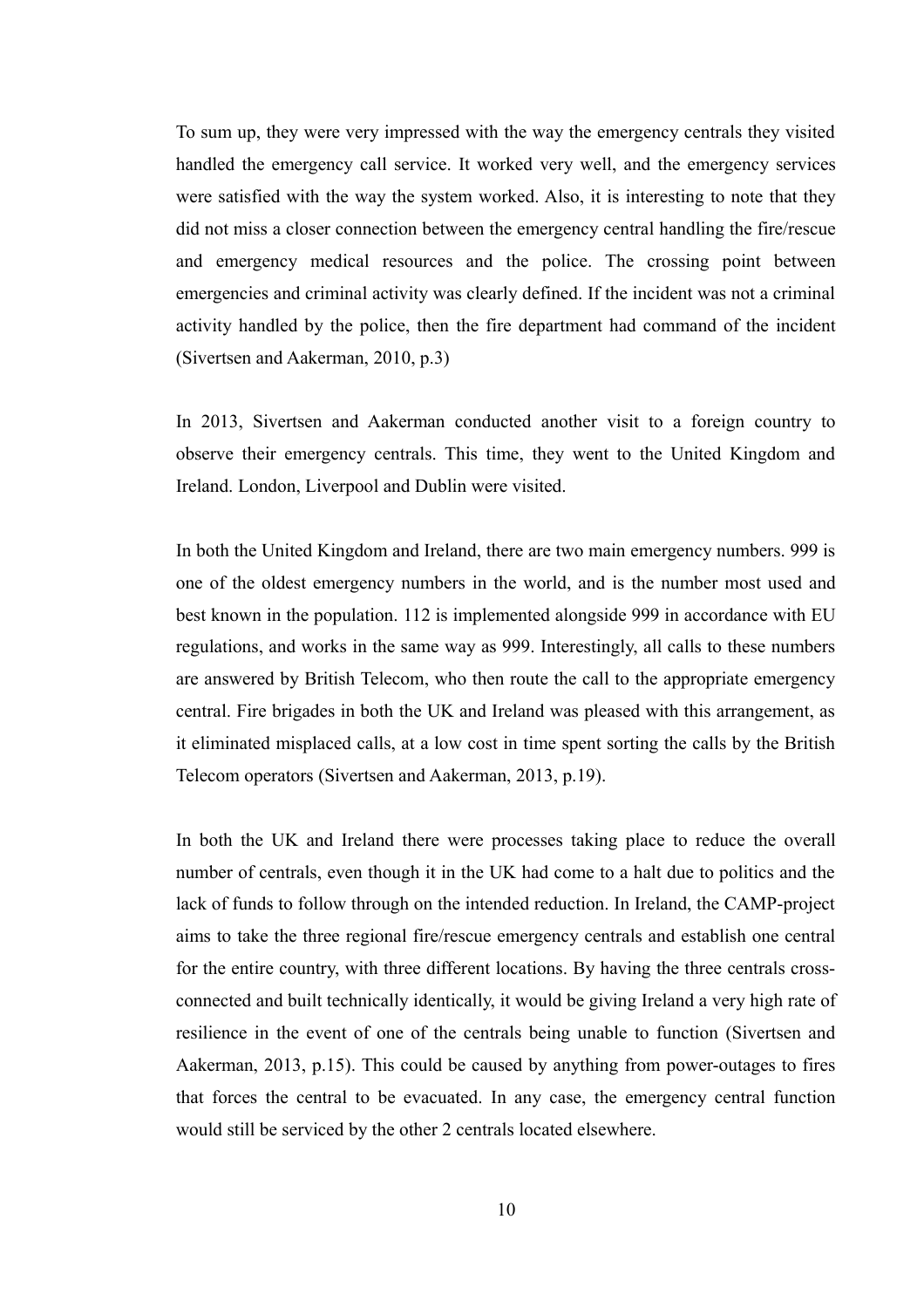#### **4.2 Emergency centrals in Sweden, Finland, Iceland and Denmark**

In the interdepartmental work group report, they also gathered information on how the other Nordic countries handle their emergency call centrals. This is a summary on how Norway's neighbors organize and operate their emergency call services.

Sweden is a veteran of one emergency number, all the way since 1956. 112 has been the emergency number since 1996. In Sweden, the 112 calls go into SOS Alarm's emergency centrals. SOS Alarm is a company owned by the Swedish government and the counties/municipalities. They have a model where the police have their own separate operations central, while SOS Alarm handle the dispatching and coordination of emergency health and fire/rescue services (In some areas there are separate fire/rescue centrals as well) (Andersen *et al.*, 2009, p.67-68).

In Finland, they have 15 emergency centrals. These centrals receive calls, dispatches and coordinates all three emergency services. The centrals are run by the government and is regulated by its own law. Finland is special, not only because they have collocated all the emergency services, including the police. But what is even more unique, is the way the exercise command and control over the emergency resources. They follow a principle where any operation is lead by the commanding unit on location. This means that the emergency central does not engage in coordinating and running the operation itself, they just dispatch the appropriate resources (Andersen *et al.*, 2009, pp.73–75).

Denmark have had one emergency number for a long time as well, with 112 being the main number since 1992. Of the 8 emergency centrals in Denmark, 7 are run by the police, while the last one that covers the Copenhagen area is operated by the Copenhagen fire department. The 7 centrals that the police are in charge of, receive the calls and then redirects the caller to the appropriate operations central. (Fire/Health/Police). The Copenhagen central dispatch and coordinate fire/rescue and health resources, and redirects the call to the police operations central if necessary. It is interesting to note that all the police operated 112 centrals are cross-connected and can take over for each other, or redirect calls if they are not answered within a given time. This is not the case for the Copenhagen central (Andersen *et al.*, 2009, p.79).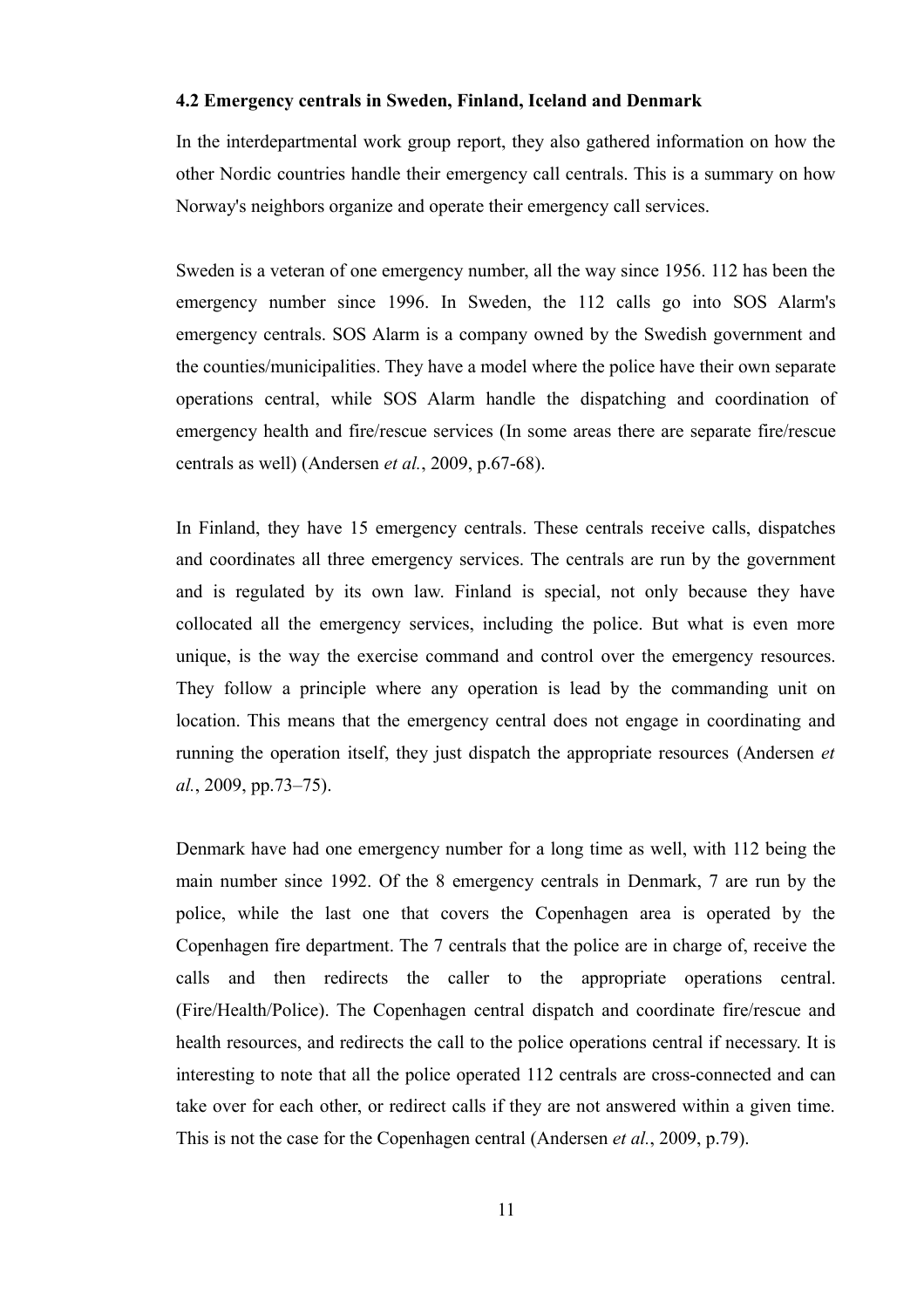Iceland have only one emergency central that handles the emergency number 112. They do however have a backup central that can be mobilized if needed. All calls come in to the 112 central. This central also dispatch and coordinate fire/rescue and emergency health care resources. Calls that need police attention are redirected to the police operations central that dispatch and coordinate police resources. The police operations central is located in the next room to the 112 central (Andersen *et al.*, 2009, p.86).

What is common for all the Nordic countries, is the use of one main emergency number. They are pleased with the system, there are not discussions of leaving one emergency number for several different ones (Andersen *et al.*, 2009, p.89).

#### **4.3 SAMLOK project and piloting 112 in Drammen**

SAMLOK is short in Norwegian for collocation and is the name of a project where all the emergency services were located together in Drammen in order to evaluate the effect of collocating the different emergency centrals. SAMLOK as a project did not look at merging the centrals or the emergency numbers (Bovim *et al.*, 2012, p.9). The location was the police station in Drammen, and the different centrals moved in one by one. First of them was the fire department in April 2009. The police followed in June the same year, and the medical emergency central was the last to join them in March 2010 (Bovim *et al.*, 2012, p.10–11). The final evaluation report was finished in December 2012, but SAMLOK made the foundation for what later would become the pilot project for trying out 112 as the main emergency number. More on that later, but first I will go through the main findings of the SAMLOK project.

The overall impression for the operators involved in SAMLOK, is that the service has improved for the better. Being collocated have given a better ability to handle incidents involving more than one of the emergency services. The understanding between the emergency services was better, and they also exchanged experiences better than had been the case beforehand (Bovim *et al.*, 2012, p.2).

The triple-alert was also reported by some of the emergency services to work better in SAMLOK. The report concluded that the increased contact and understanding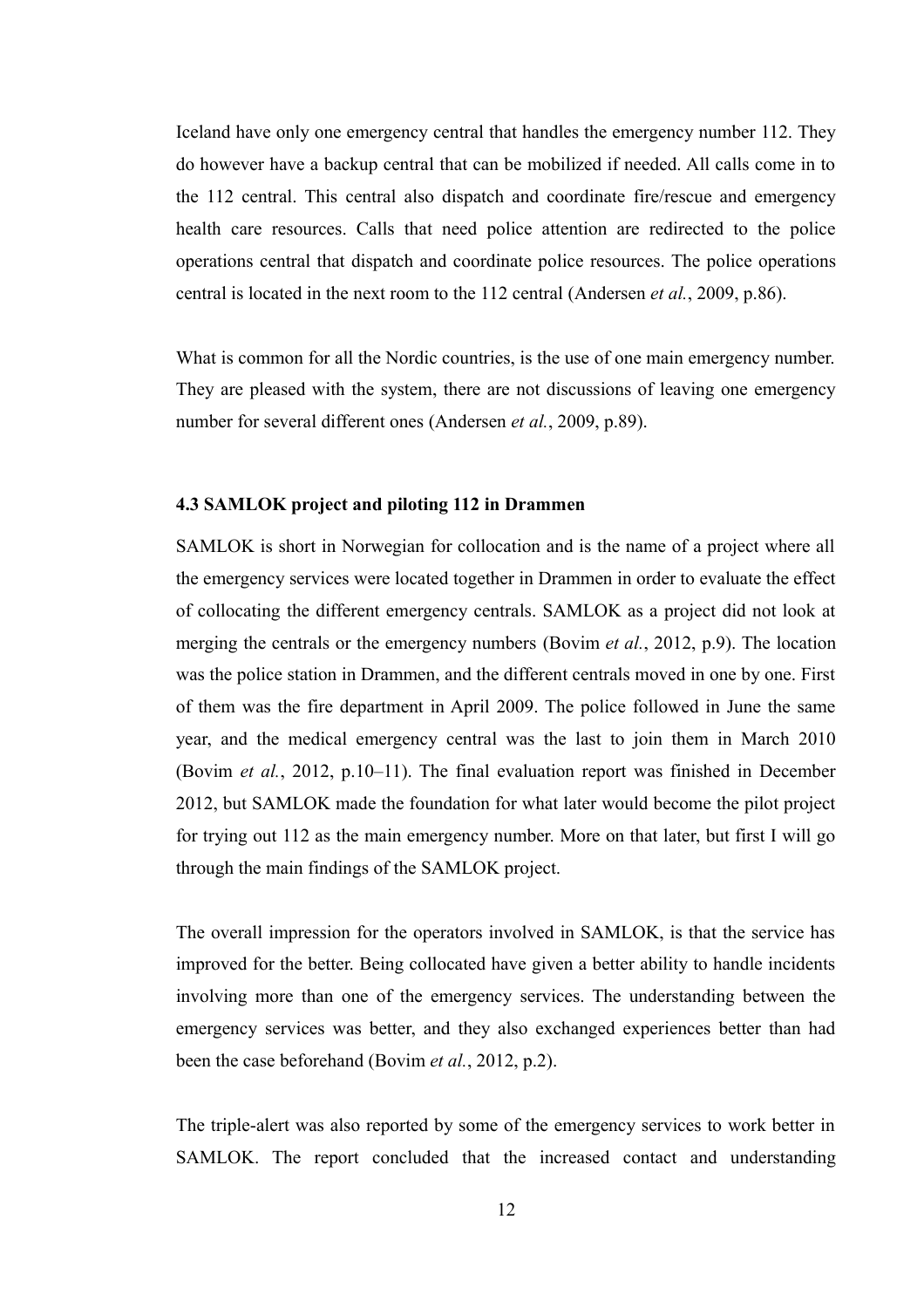facilitated for a better use of triple-alert than earlier (Bovim *et al.*, 2012, p.23). With a better understanding of the big picture, and also a more detailed knowledge of what needs the other emergency services have, the operators are able to get the information they know is vital for the other services, and not just for themselves (Bovim *et al.*, 2012, p.26).

It even led to actual changes in how they worked. Both the police and fire department employed a staff member in charge of professional development, a practice that the medical emergency central had used for a long time. The police have an on-duty operation commander in charge at all times, while the fire/rescue and medical emergency centrals have a flat organization. During the course of SAMLOK, they too have adopted a similar organization to the police model (Bovim *et al.*, 2012, p.28).

Another important thing to note, is that there were not reported any issues regarding the handling of confidential patient information. Again the result instead was a better understanding between them how these different factors affected the emergency services. They got a better understanding of what the different services could and could not share, and it helped them to accept this. Worries that sensitive information would leak since they worked so close together also proved a non-issue. A separate disclosure agreement for all participants of SAMLOK was put in place at the start of the project (Bovim *et al.*, 2012, p.26).

Difficulties were encountered, and the fact that the three centrals have different geographical areas was one of them. This complicated cooperation, along with different radio communication systems being used in these different geographical areas(Bovim *et al.*, 2012, p.21). Another was the technical solutions that varied from central to central. A common platform would be easier to operate, coordinate and maintain. It is also important to note that several other factors may have affected SAMLOK, like the implementation of Nødnett, the new common radio communication system for all the emergency services (Bovim *et al.*, 2012, p.41).

Following in the footsteps of SAMLOK, the government decided to start a pilot project to try out 112 as the main emergency number. Drammen was chosen because it is the only place in the country where all the emergency centrals are located in the same place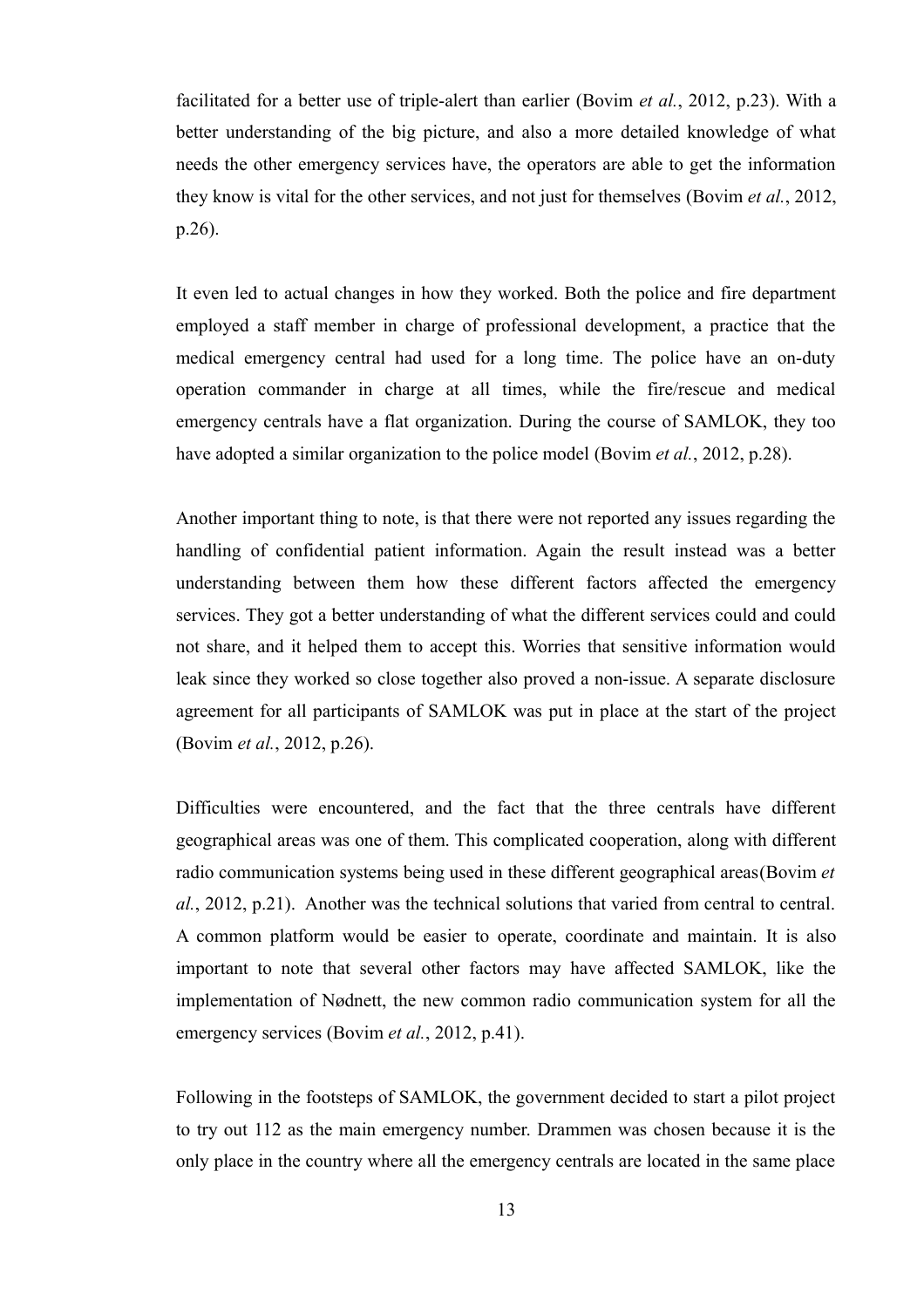(Justis- og beredskapsdepartementet, 2012, p.61). The project is still in progress today in Drammen, and the results are expected to be available by the end of 2014.

The latest development in this case is the rather subtle announcement that the firm Analyse & Strategi have been given the job to analyze different alternatives for the future organization of the emergency call service in terms of cost-efficiency. They were tasked by the Norwegian Directorate for Civil protection, which sort under the Ministry of Justice and Public Security (Analyse & Strategi, 2014).

#### **4.4 Opponents of 112 as the only emergency number**

It is not all smiles and clapping hands. There are many who are stern believers in today's separated system. They have voiced their concerns loud and clear, opposing the introduction of 112 as the only emergency number, handled by 112 centrals. One of the most often used arguments, is the risk of critical time being lost in a medical emergency. The fact that there might not be someone with a medical background answering the call, has caused worry in the medical environments (Kvanvik, 2009). With only one number to call, one fears that lives could be lost while waiting in line to reach an operator. This is because especially the police receive a high number of calls that aren't emergencies, prank calls, unintended calls, and so on. This could take up a lot of the capacity, causing difficulties for people trying to reach an operator.

Another feared consequence is that people in need will avoid calling 112, as it is associated with the police, and fear prosecution in certain cases (Feiring, 2003). The confidentiality between the patient and the health care services will not be taken proper care of with one common emergency number, and could result in loss of life because certain people might not request assistance (Strand, 2013). Several newspaper chronicles have also stressed the fact that 113 as part of the medical emergency system works very well, and there is no need to change a winning team that is one of the most important drive forces in the public health care system (Gilbert and Steen-Hansen, 2008), (Larsen and Braur, 2012). With over 90 percent of the calls coming in actually concerning health issues, and a total amount of ambulance missions that dwarf the amount that fire/rescue or police respond to, that claim is strengthened (Strand, 2013).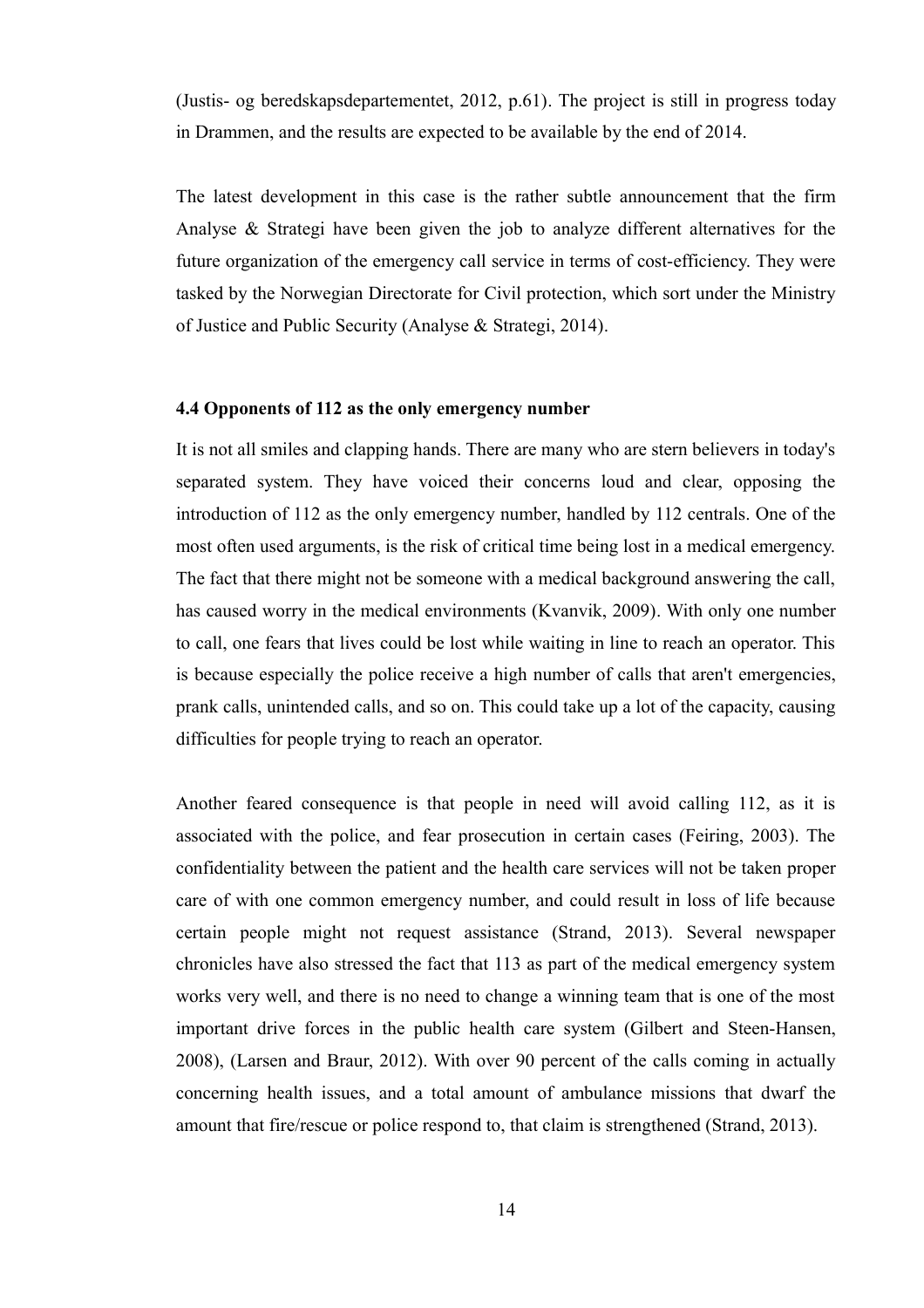In response to the news of a cost-efficiency analysis regarding future organization of the emergency centrals, Professor Mads Gilbert once again took to the media to protest against the possible development of one emergency number. The same concerns mentioned above was mentioned, along with a list of 10 points for the appropriate authorities to consider. In his opinion, all the reports that have been produced over the years by the Ministry of Justice and Public Safety regarding one emergency number are too biased, and that the conclusions are given from the beginning. He calls for the development of connecting emergency centrals through teleconferencing tools, rather than changing the organization and emergency numbers. It is also pointed out that the proposed change in organization is not calculated in terms of what it will cost (Gilbert, 2014).

#### **4.5 The effect of implementing one emergency number**

In 2012 a study was released by the Norwegian Knowledge Centre for the Health Services after given the task by the Norwegian Directorate of Health to look at the effect of implementing one emergency number. They looked at other studies to gain a quick overview on the scientific knowledge base for this subject (Forsetlund *et al.*, 2012, p.2).

What they found was that there were almost no notable scientific work that looked at the effect of implementing one emergency number. The few studies that had been conducted had major flaws. So the most important finding that this group came up with, was that there is a desperate need for proper scientific documentation of going from several to one emergency number. They proposed that if Norway is to change their organization, a proper study should be conducted to document what effect it actually has before making a final decision (Forsetlund *et al.*, 2012, p.2).

Out of the four different studies that were looked into, two of them came from Finland, after they did their reform of the emergency centrals. This meant integrating the police into the already existing common central for fire/rescue and medical emergencies. The Finnish studies showed that after the reform, access time went up, so did response time (for the units), wrong use of ambulance and misjudgments of priority for patients (Forsetlund *et al.*, 2012, p.16).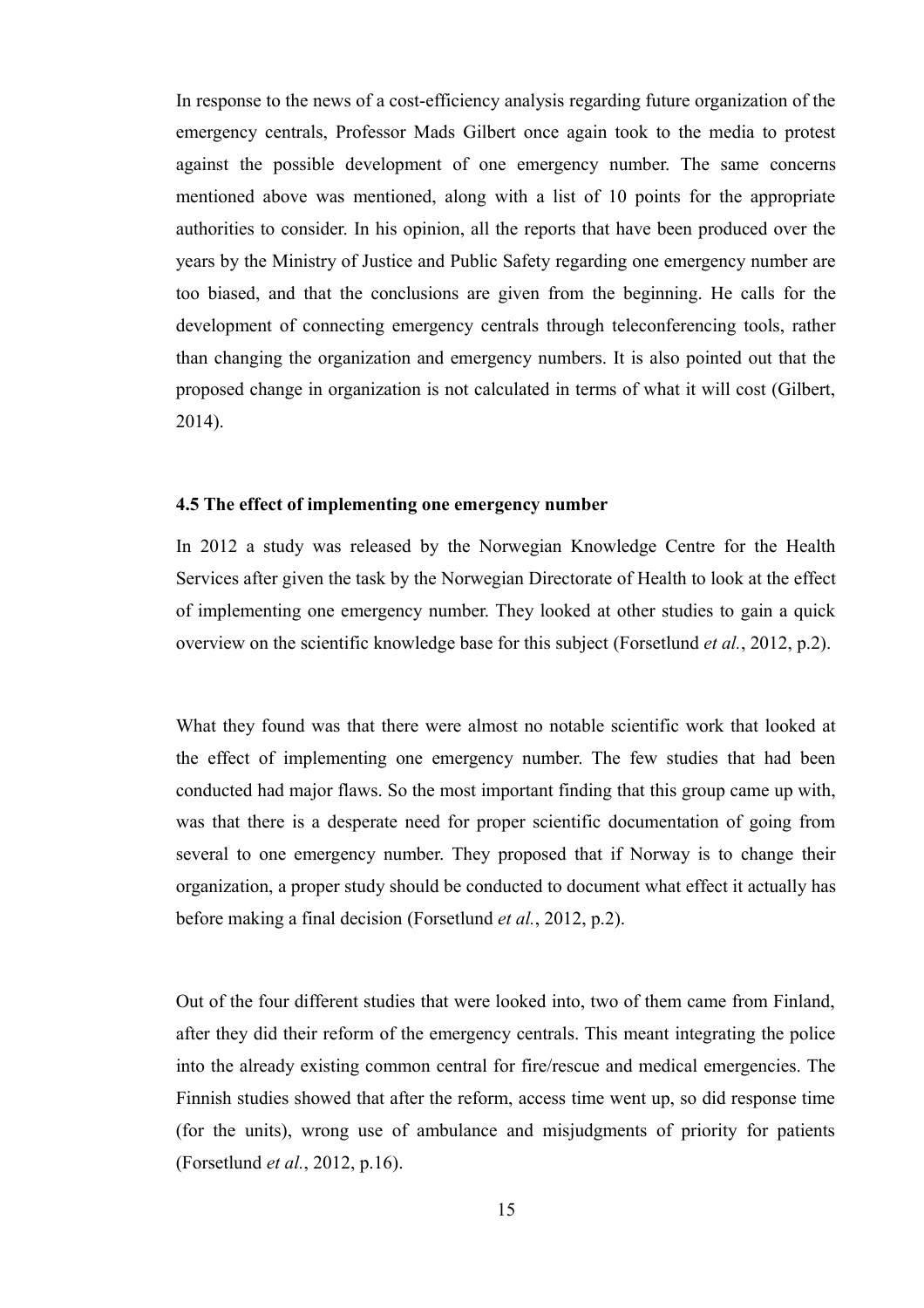The problem is that due to the flaws in the study, it is difficult to generalize the findings. A number of reasons could be behind the lowered performance, including operator training, getting used to new tools and major technical changes. Whenever a large reform is done, it will probably take some time for the new way of doing things to settle in, and maybe the measurements where done a little too soon after the reform (Forsetlund *et al.*, 2012, p.17).

An over 30 year old American study looked at how going from over a 100 medical emergency numbers to just one (911) affected peoples ability to reach medical emergency centrals. Not surprisingly, this massive change made it easier for the general public to know where to call (Forsetlund *et al.*, 2012, p.20).

Finally, they looked at a French study that found *association* between a common emergency central for fire/rescue and medical emergency services and lower mortality rate, and also found association between a common emergency call service and the mortality rate with heart attacks (Forsetlund *et al.*, 2012, p.20).

So what they found was that both positive and negative results could be found when trying to see the effect of fewer/one emergency number. And that a massive reduction of numbers makes it easier for the general public to know where to call. But due to the general lack of proper scientific research involving one emergency number, and the flaws of the studies looked at, like the absence of control groups and isolation of other external factors that may have affected the results, it is very hard to make heads or tails out of the available content. As mentioned initially, their most important finding was the striking absence of good evaluations of emergency call services.

# **4.6 Incidents**

#### **4.6.1 July 22, 2011**

In the aftermath of the terrorist attacks, where 77 people lost their lives (Gjørv *et al.*, 2012, p.13), every stone was to be turned in order to find out what went wrong that day.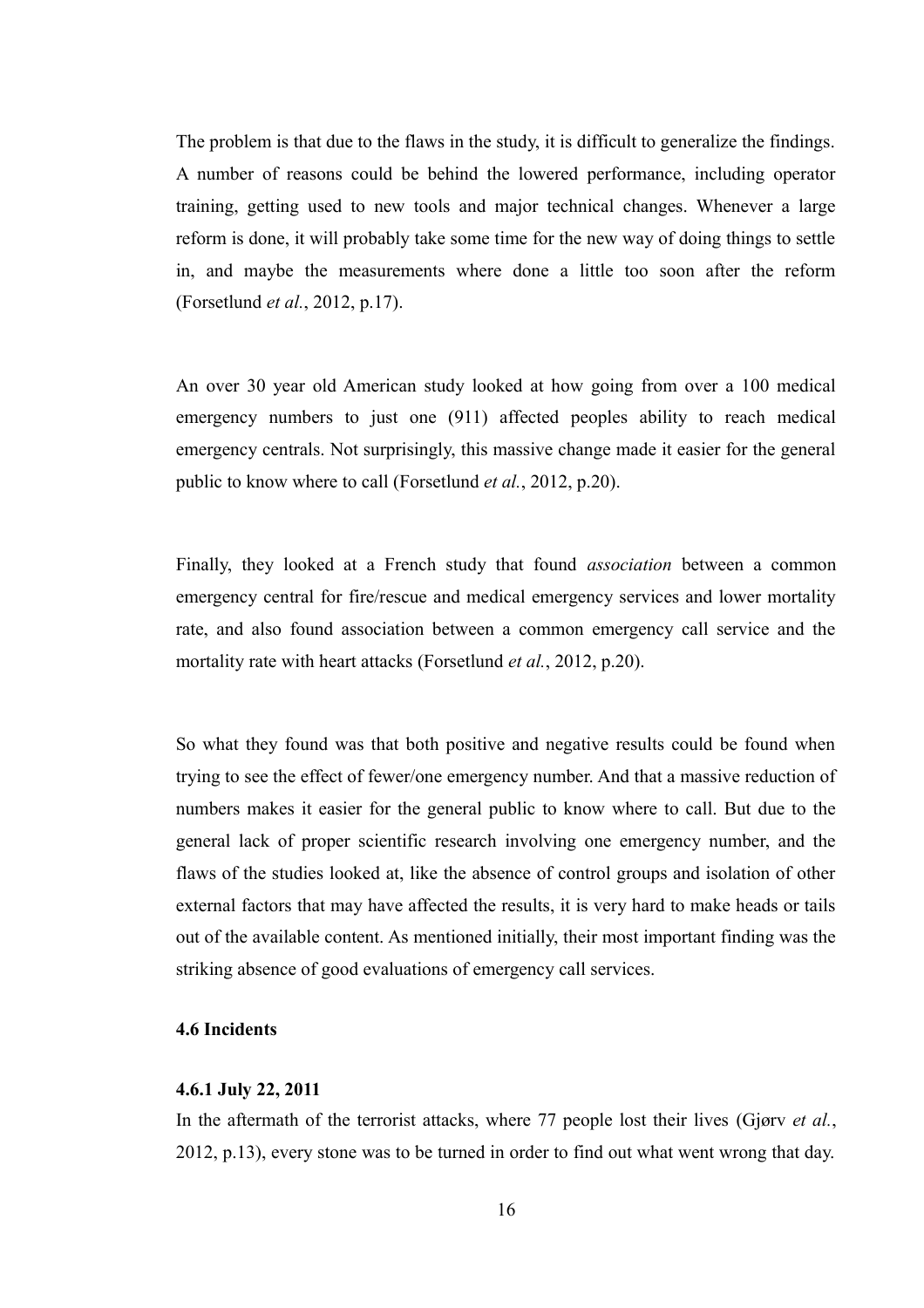There were many areas that needed improvement, but I will focus on how this incident exposed weaknesses in the organization of the emergency centrals.

One of the things that received the most criticism after the attacks, was the lack of ability to coordinate a quite large police force on the mainland and get them to Utøya island, where the terrorist executed 69 people before being arrested. The arrest was made 42 minutes after the first police unit arrived on site at the mainland (Gjørv *et al.*, 2012, p.121). This was first and foremost the result of poor leadership and coordination of the operation. Utøya is located in Northern Buskerud police district. A small police district, with a relatively small police operations central. When the first calls started coming in, the central was manned by only one operator. This one person was also the on-duty commander of police operations. It was not possible, not even in theory, for one person to answer calls, dispatch units and coordinate and lead the operation. Due to the overwhelming lack of capacity to do all the tasks required, the operation was not logged as it should have been. This caused problems later, as the police officers coming in could not see what had been done earlier. A police investigator stepped in to help after a while, but this was not a trained operator, and could not utilize the systems used in the central. This made the relief a small one. 15 minutes after this, the vicarious chief of staff came and took over as commander of police operations. This allowed the original on-duty commander to assume the role of operator. By now, the operation had been severely hindered by the lack of capacity to do what was necessary in the police emergency central (Gjørv *et al.*, 2012, p.122). The central was understaffed that day because the police district in question struggled to get the budget balanced. Members of the police force in Northern Buskerud had several times tried to warn of the consequences of running an understaffed emergency central, the last written warning as late as March 24 the same year (Gjørv *et al.*, 2012, p.123).

The evaluation report also pointed out that the different police operations centrals varied in the performance when it came to securing vital information from the people calling the central. The operations central in Southern Buskerud police district, which is a collocated central along with the emergency medical and fire/rescue services, did this task satisfactory. The central in Northern Buskerud did not, however. The operator did not focus enough on getting hold of a boat, a critical transport-asset in this scenario. Also, information like phone number and date of birth was emphasized, while the caller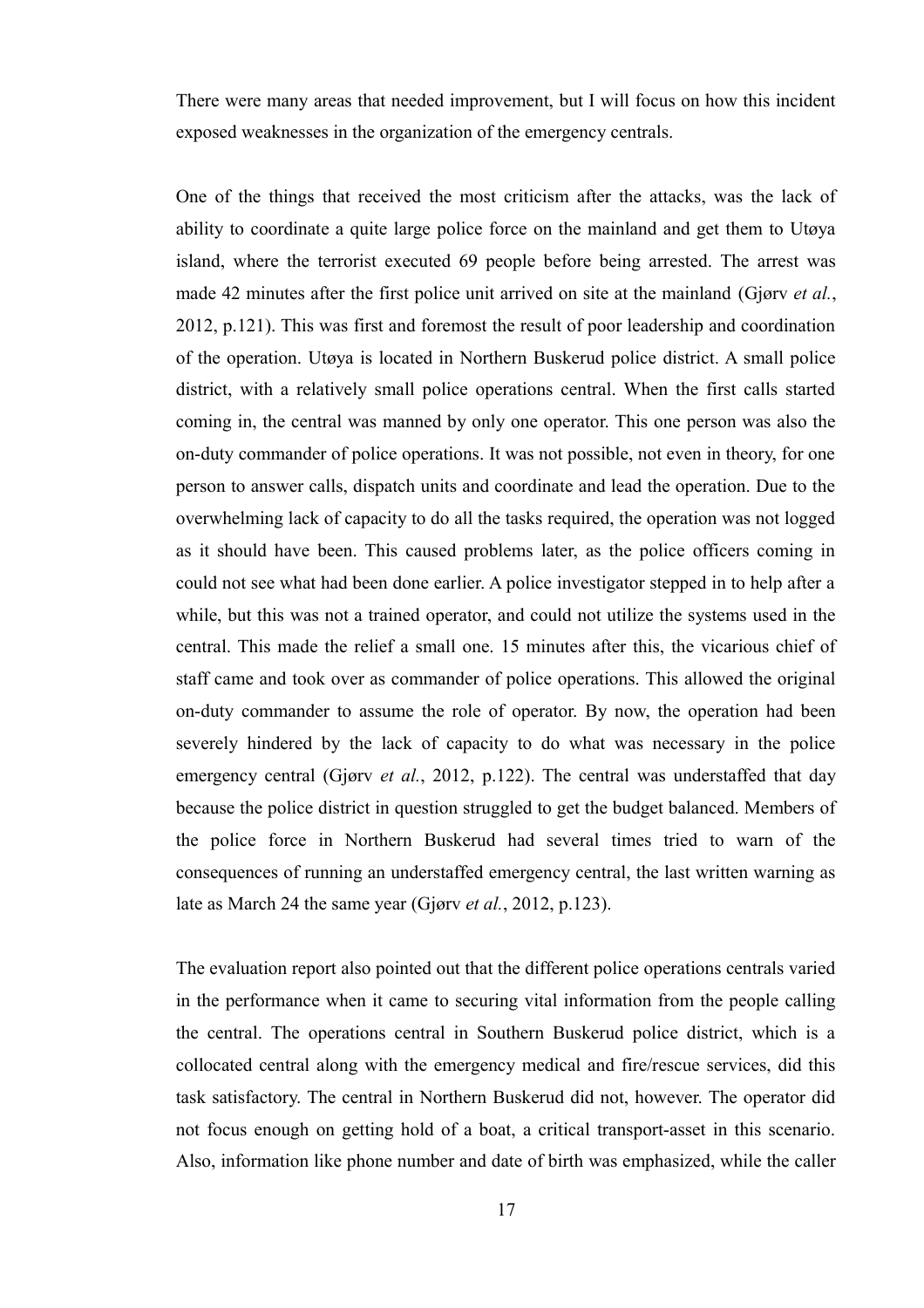was in danger of being shot. In that aspect, that was not critical information. To make matters worse, callers were misinformed that police forces was on their way and just around the corner, but this was not the case (Gjørv *et al.*, 2012, p.142).

In general, the large number of emergency calls to all the emergency centrals that day, was larger than the capacity available. This lead to a large number of calls going unanswered. There is not a system that routes calls that cannot be answered to other centrals. Since all the phone-lines were jammed down, the different emergency centrals also struggled to get in touch with each other. They did not have the same operational picture, and were unable to coordinate resources between themselves (Gjørv *et al.*, 2012, Chapter 8), (Justis- og beredskapsdepartementet, 2013, p.96).

# **4.6.2 Årdal bus-murders**

Another incident that exposed problems between the emergency centrals, was the Årdal bus-murders. On November 4, 2013, three people were brutally killed on a bus heading from Sogndal to Oslo. One of the passengers killed the two other passengers and the bus-driver. There were several things that did not go as it should that day. The responding police unit took a longer road than was necessary and they did not carry weapons with them. Because the police took so long to get there (the first responding units from the fire department and ambulance was at the location almost a full hour before the first police unit) the suspect had been taken down and held by the firemen and ambulance workers (Sogn og Fjordane Politidistrikt, 2013, p.2). But I will focus once again on the emergency centrals, and how they failed to perform as intended.

The first call about the incident came in to the medical emergency central at 17.21. They did not alert the other two emergency centrals like they should have. At this point it was classified as a traffic accident, as bypassers saw the bus by the roadside (Sogn og Fjordane Politidistrikt, 2013, p.9). It later became clear that the incident was more serious, but again the medical emergency central did not share their information with the police. The review afterward revealed that especially two calls to the medical emergency central in Florø, respectively at 17.23 and 17.40, should have resulted in immediate alerting of both police and fire/rescue centrals (triple alert). The caller in the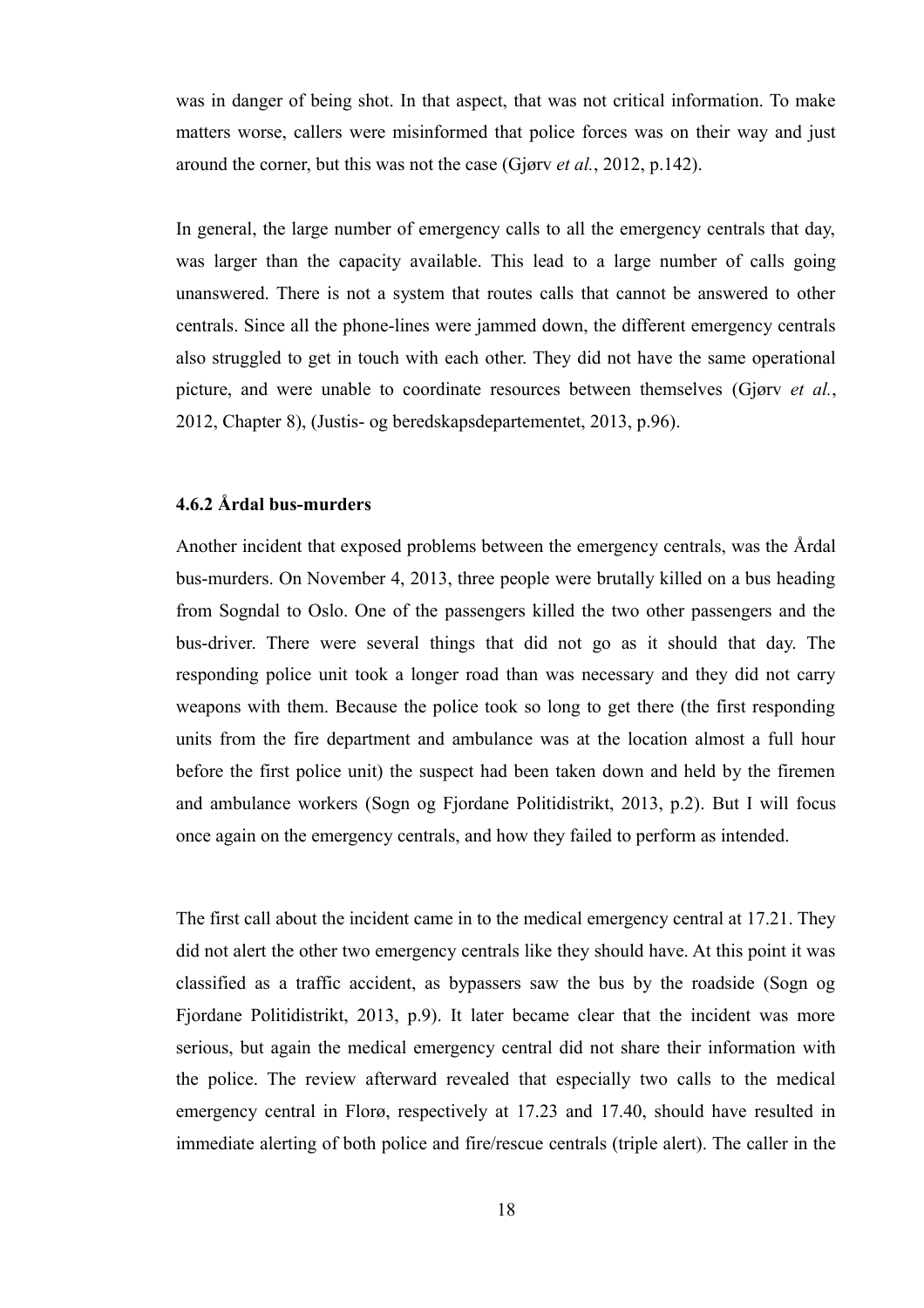last call made it clear that there was an act of terror in progress, several casualties and an armed person with a knife. Even though the police were notified of the incident at this point, they did not get this critical piece of information right away as they should have (Sogn og Fjordane Politidistrikt, 2013, p.14).

The operations central for the police was also understaffed. According to instructions put in place after July 22, there should be minimum one operations commander and one operator on duty at all times. This requirement was in itself met, but a local adaptation caused problems for the operations central in Florø. They had a system where the operator would leave the central to help out with incoming arrests. The idea was to make good use of resources at the police station. On November 4, 2013, the operator was busy helping out with arrests, leaving the operations commander alone for 33 minutes. This included the very hectic first 17 minutes when the operations central was first notified of the incident. Having left without bringing a radio, the operations commander could not notify the operator. It is however important to note that the operator may not have been able to leave immediately depending on the situation. Also, the operations commander had his hands full anyway handling the incoming calls and coordinating the necessary resources (Sogn og Fjordane Politidistrikt, 2013, p.17).

The first police unit chose a route that was almost 40 kilometers longer because they thought the road might be closed for the shortest route. If the operations central had been properly staffed, the operator might have been able to assist them in the choice of routes. It is not certain the misunderstanding would be avoided, but it is possible (Sogn og Fjordane Politidistrikt, 2013, p.20).

#### **4.7 Access time measurements**

In the theory-chapter, there were presented some examples of requirements for how long the access time should be. Now I will present some empirical data on access time and see how it matches the theoretical requirements.

First up is data collected by Norstat in 2009 for the Norwegian emergency numbers as they are organized today. This data was produced for the report that looked at how the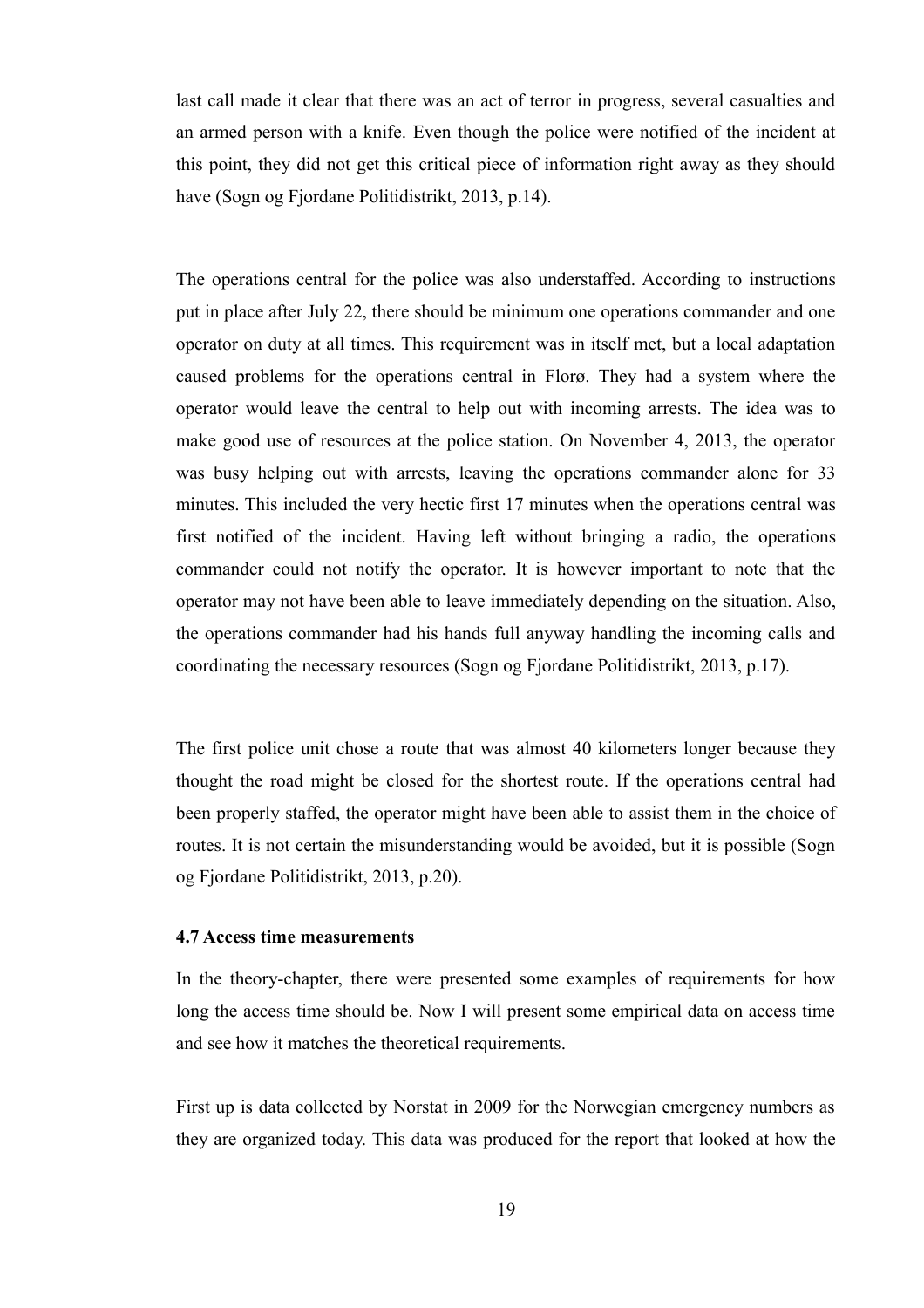emergency call service should be organized in the future. The results were on average 11,4 for 110, the fire and rescue services. 18,3 for 112, the police operations centrals which have the longest access time compared to the others. And finally 10,7 seconds for 113, the medical emergency centrals (Andersen *et al.*, 2009, p.92).

Sweden operate 112 as the main emergency number, and I have gone through some statistics to see what sort of access time they have. According to SOS Alarm's own publications, they average access time for 2010 was 6,65 seconds in 2010, and 8,39 seconds for 2011. In 2011, 87,3% of all calls were answered within 15 seconds (SOS Alarm, 2012, p.113). In 2012, the average access time was 7,7 seconds (SOS Alarm, 2013, p.55). And finally, the latest numbers for 2013 show an average access time of 11,5 seconds. This rise is partly caused by a large turnover and understaffed organization, according to SOS Alarm (SOS Alarm, 2014, p.12–13).

Finland have a requirement of all calls being answered within 12 seconds. Figures from 2008 show that this requirement is met in 87% of all calls coming in to the 112 centrals (Andersen *et al.*, 2009, p.73).

Iceland have very impressing record when it comes to access time. Their emergency central answer calls on average after 3,8 seconds. 95 % of all calls are answered within 8 seconds (Andersen *et al.*, 2009, p.86).

## **5. Discussion**

So far, I have presented a substantial amount of data, both theoretical and empirical. In this chapter, the findings will be discussed.

## **5.1 Principles for the safety and readiness system**

The starting point for this thesis was to look at advantages and disadvantages of having only one emergency number, with a special focus on Norway and whether it would be a better solution than today's system. I would like to start by looking at how this affects the four principles on which the Norwegian safety and readiness system is based upon. Since these are supposed to be guidelines for the total system regarding safety and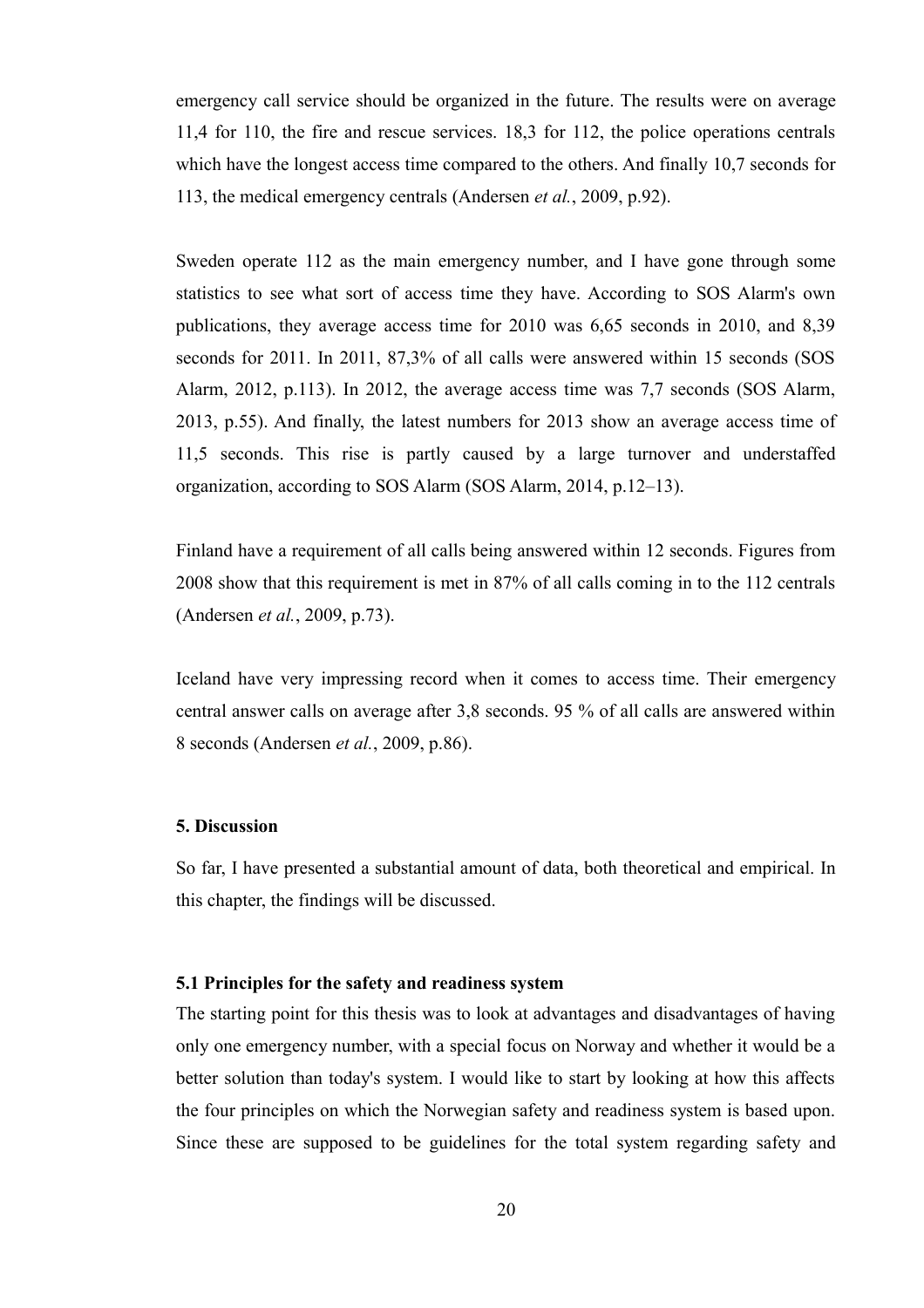readiness, the emergency call services should be based on these principles.

And already with the first, one can argue that the possibility of one emergency number comes into conflict. The principle of responsibility states that whoever has the responsibility in an ordinary situation, also have it in a time of crisis. Today the three emergency services are fully in charge of their own organizations. From receiving the call, dispatching the responding units, and actually performing the mission, everything is taken care of within the same system. Introducing one emergency number and collocating two or three of the emergency services might produce issues regarding responsibilities in a crisis situation. On the other side, one emergency number/central would mean that the overall responsibility is in one place, rather than three. One can argue that this would reduce misunderstandings of who is in charge of what, thus increasing the effectiveness of the emergency services as a whole.

When it comes to the principle of equality, the same organization that handles everyday emergencies will also handle larger crises. The organization may bolster up to handle larger incidents, but it would retain the same shape more or less. So for this principle, there is no significant change. It might even improve, considering that a more robust and large emergency central would be able to handle larger incidents without having to drawing a lot of external resources. This would mean that the equality stays firm even with larger incidents.

The third principle of proximity one can argue is weakened. Since it is recommended not only to have one number and collocate two of the emergency services, but also reduce the overall number of centrals, it can be said that proximity is lost along the way. It would be true that the physical distance would increase, but this is to ensure that all of the centrals are robust enough to give the public the best possible service. It is also important to keep in mind that the operational level that the emergency central represents, does not go any further away from the units they are coordinating. A small step is added for the police, since the calls have to go through the 112 central before being transferred to the police operations central. The boots on the ground will still have the same level of proximity to their central when it comes to command and control. Since the overall number of centrals probably would be less, it would be located further away in some cases. But the added bonus of a central that does not have conflicting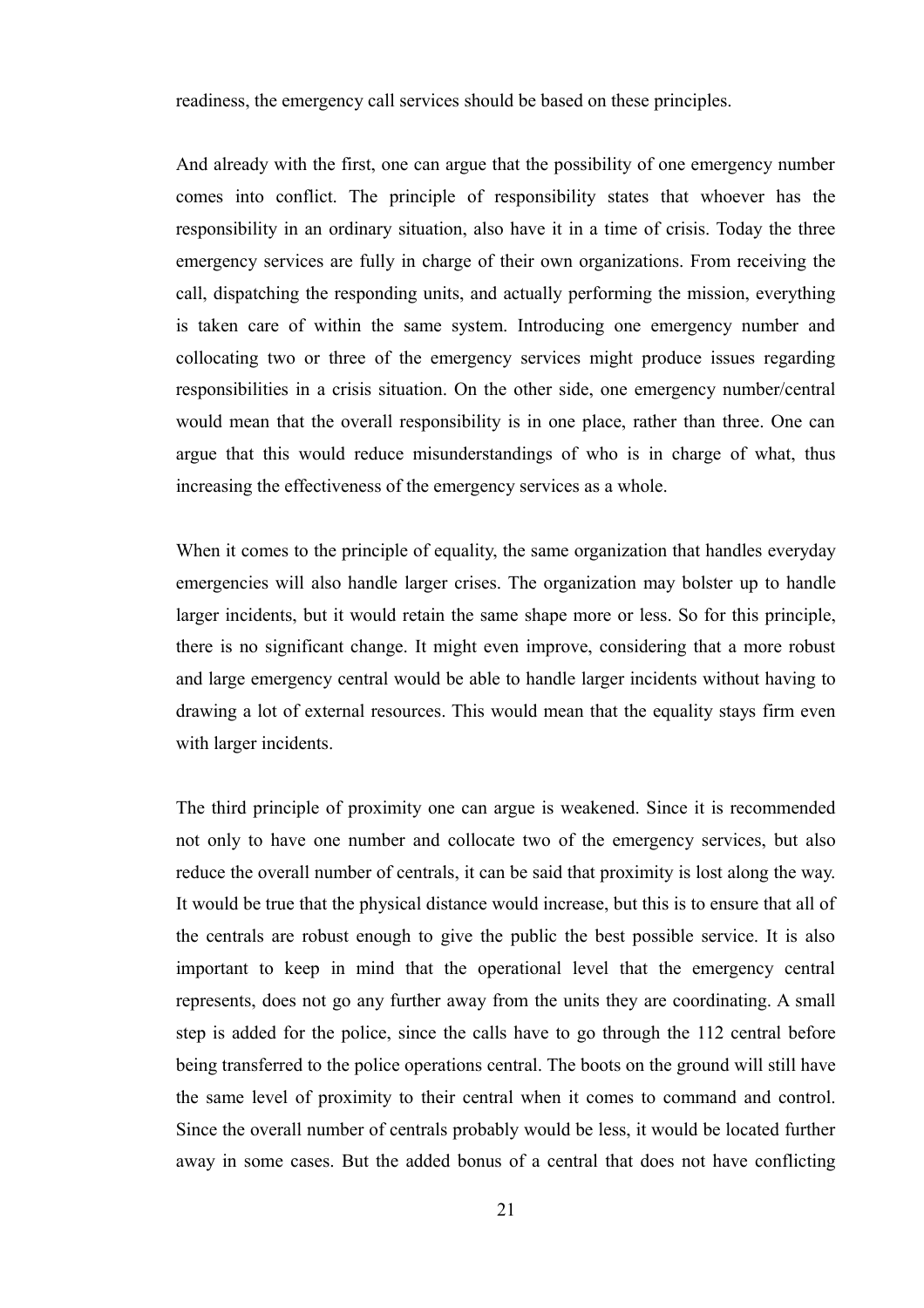geographical boundaries between the emergency services, could outweigh this.

The final principle of cooperation and interaction is a large factor in why this work is proceeding at all. It would enable better possibilities to cooperate and interact if all calls come through the same place, and two of the emergency services located together. It would be a lot easier to get the big picture of whats going on, and be able to make full use of all the resources that are available in all the emergency services.

#### **5.2 Incidents and SAMLOK**

Looking at the incidents like July 22 and the Årdal bus-murders, they point to several issues that became apparent during the course of events. The inability to share information between the centrals is striking. Whether it is due to technical inability because all the phone-lines are busy, or because the operator decides simply not to share the information they are sitting on, the result is a lack of coordination. This of course, at the expense of the people in need. One can argue that a better system for teleconferencing, dedicated phone-lines between the centrals and more focus on cooperation could improve the situation without the need for actually merging the emergency centrals and numbers. On the other hand, it could be said to be a cultural problem, or possibly hindered by strict rules for what kind of information can be shared. Regardless, they would stop the flow of information, no matter what tools are available to share this information.

Collocating emergency services in large centrals with a big geographical area of operations, would enable better command and control across the emergency services. With all the information coming through one portal (112), it would be easier to maintain oversight of what's going on. Being able to monitor not only what one of the emergency services are up to could prevent incidents like the one in Årdal, where the police took a longer route to get to the site because they thought the road was closed.

Not to mention the major difficulties that emergency centrals faced during July 22 and the Årdal-incident, where small emergency centrals had to handle massive incidents. They were understaffed and had no chance of doing a proper job. This severely hindered the ongoing operation, and caused the operators to make strange decisions, like focusing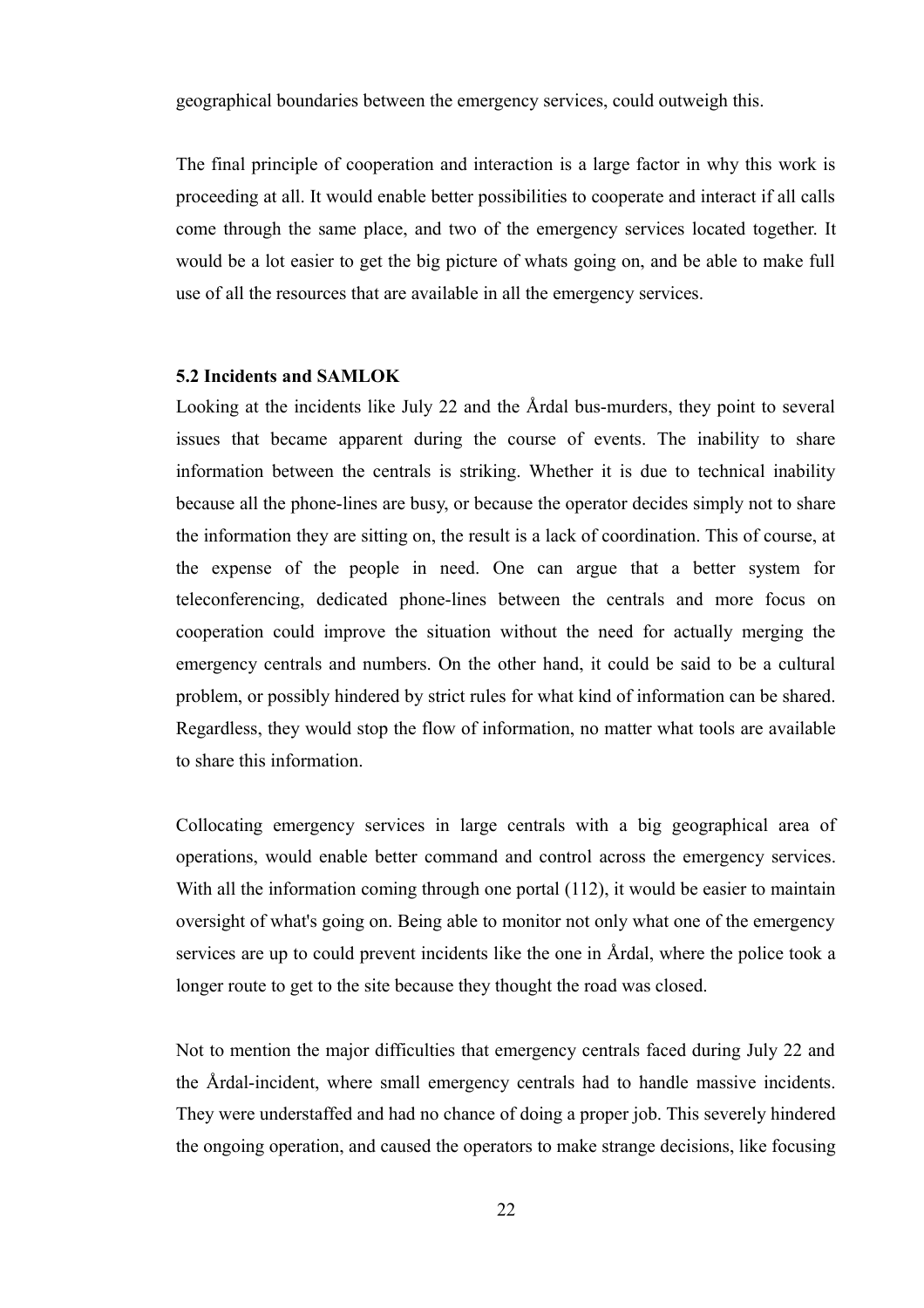on date of birth when the caller was in a life-threatening situation. It is likely that these misjudgments were partly caused by the immense pressure of the situation of which the operator was in no position to tackle. This speaks for larger and more robust centrals, as they would not find themselves in the same situation. That said, we don't know what the next major incident will be, and it could of course end up being too much for a larger central as well. Being low on staff due to budget cuts and the like could also happen. But it would still not be as bad as having one operator sitting alone, and having to cope with way more than any one individual is able to. It could also improve the effectiveness of the emergency services, and make better use of the total amount of resources available. This is backed up by the experience gained through the SAMLOK project, where all the emergency services felt that the collocation have led to a better emergency call service.

As presented in the theory-chapter, it is proposed to reduce the overall number of centrals. This should lead to more robust and generally better trained operators because the overall number of incidents handled would be larger. One can argue that a reduction in the total number of centrals take away crucial local knowledge about the actual conditions on the ground, the geographical and environmental challenges, and so on. Again there are empirical data that suggest there are several challenges for smaller emergency centrals. They are more vulnerable in terms of staff, and have been exposed as critically understaffed on both July 22 and at the Årdal bus-murders. The capacity is nowhere near as good as the larger centrals. Unfortunately, we see that major incidents also occur outside of the mass centers of population. The fragmented centrals and different geographical boundaries also contribute to the weaknesses of many and small emergency centrals. Larger centrals that do not have geographical boundaries issues (as one emergency number would eliminate this problem), the ability to handle large and complex incidents would be better. It also makes sure that there is a robust and competent unit in place to handle incidents, regardless of where in the country it occurs. The service would and should be just as good whether the emergency takes place in one of the large cities or far out in the more scarcely populated areas. Powerful map and fleet-control software, along with the local knowledge of the units in the field can counteract the increased distance to the emergency central.

The SAMLOK project has shown great promise. The report regarding the continued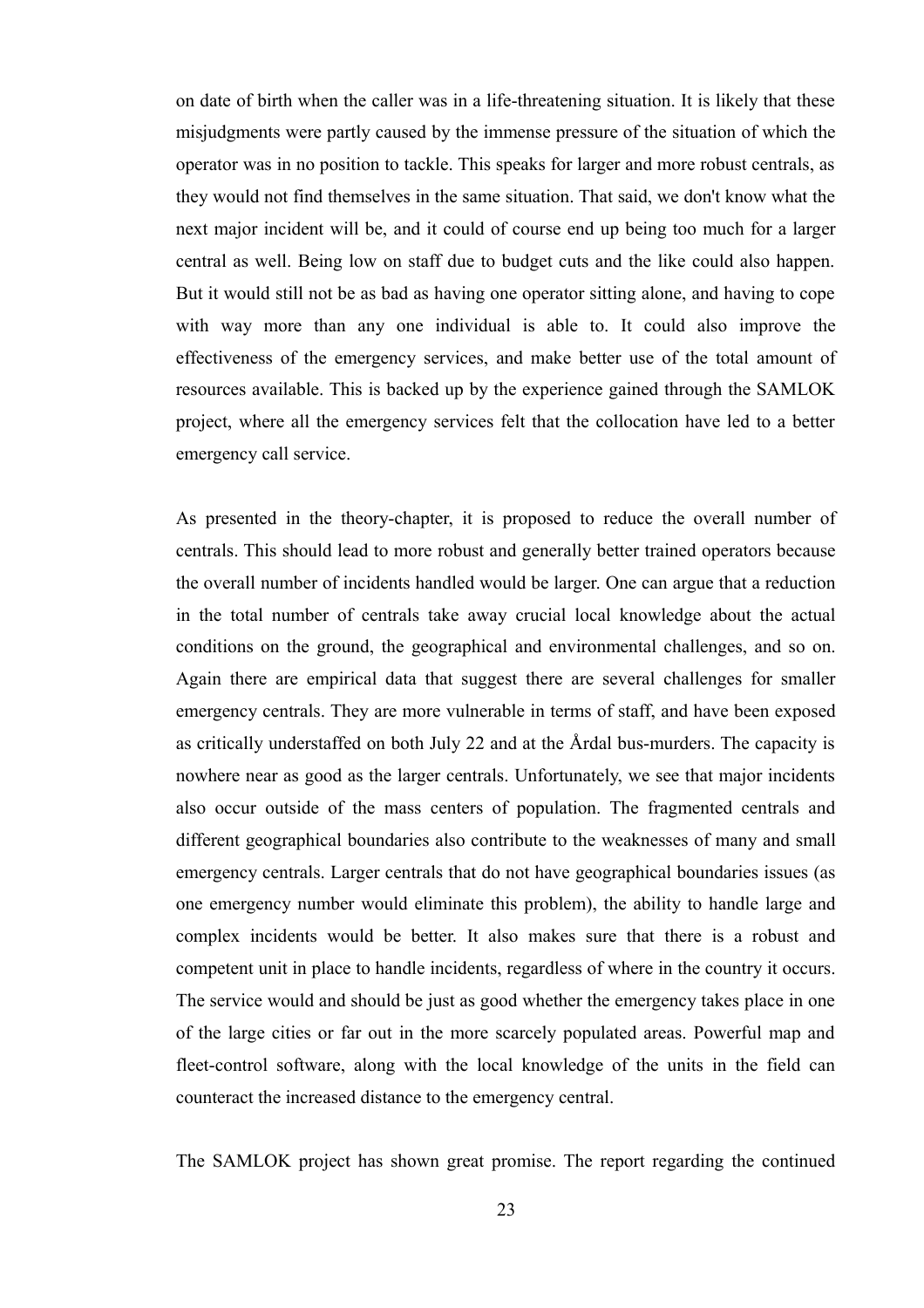project that also involved the same emergency number (112) for the central in Drammen is not clear just yet, but the evaluation of the SAMLOK project was very encouraging. When looking at the incidents in Årdal and July 22, many of the shortcomings could have been improved if the recommended theoretical solution for the emergency call service had been in place. But what is also interesting, is that they also match with how the Drammen central is organized. The theory behind advantages gained with one emergency number and collocation of emergency services, match up with the experiences of the SAMLOK project. Better cooperation and understanding of the needs between the different emergency services are some of the improvements. They've learned from each other, and the ability to alert all the services have increased. The fear that information would "leak" internally have not turned into a problem. All these things are good reasons as to why the SAMLOK project further strengthen the side of why one emergency number and collocation should be the future. But on the other hand, it is hard to single out among many factors what have had the greatest impact on the cooperation and coordination. The Nødnett project with one common radio system for all the emergency services is one such thing.

#### **5.3 Arguments against one emergency number**

There are several arguments against one emergency number. It would of course be an unacceptable situation if the public would be reluctant to call for help because they fear prosecution. This is especially relevant for certain weak groups in society like drug addicts and illegal immigrants. In extension of this problem is also the confidentiality of patient information that today does not leave medical hands. If the call takers at the emergency central are no longer recruited exclusively based on medical background, crucial misjudgments could occur. A patient with an urgent heart attack could lose precious seconds that's absolutely vital in order to save his/her life, because the emergency central operator does not have the knowledge to properly assess the situation.

In the recommended model for organizing one emergency number, the police are not part of the 112 central that receive the emergency calls. Therefore the fear of people not calling for medical help because they think this would result in problems with the police, is not a valid argument. Also, this means that the operators would have a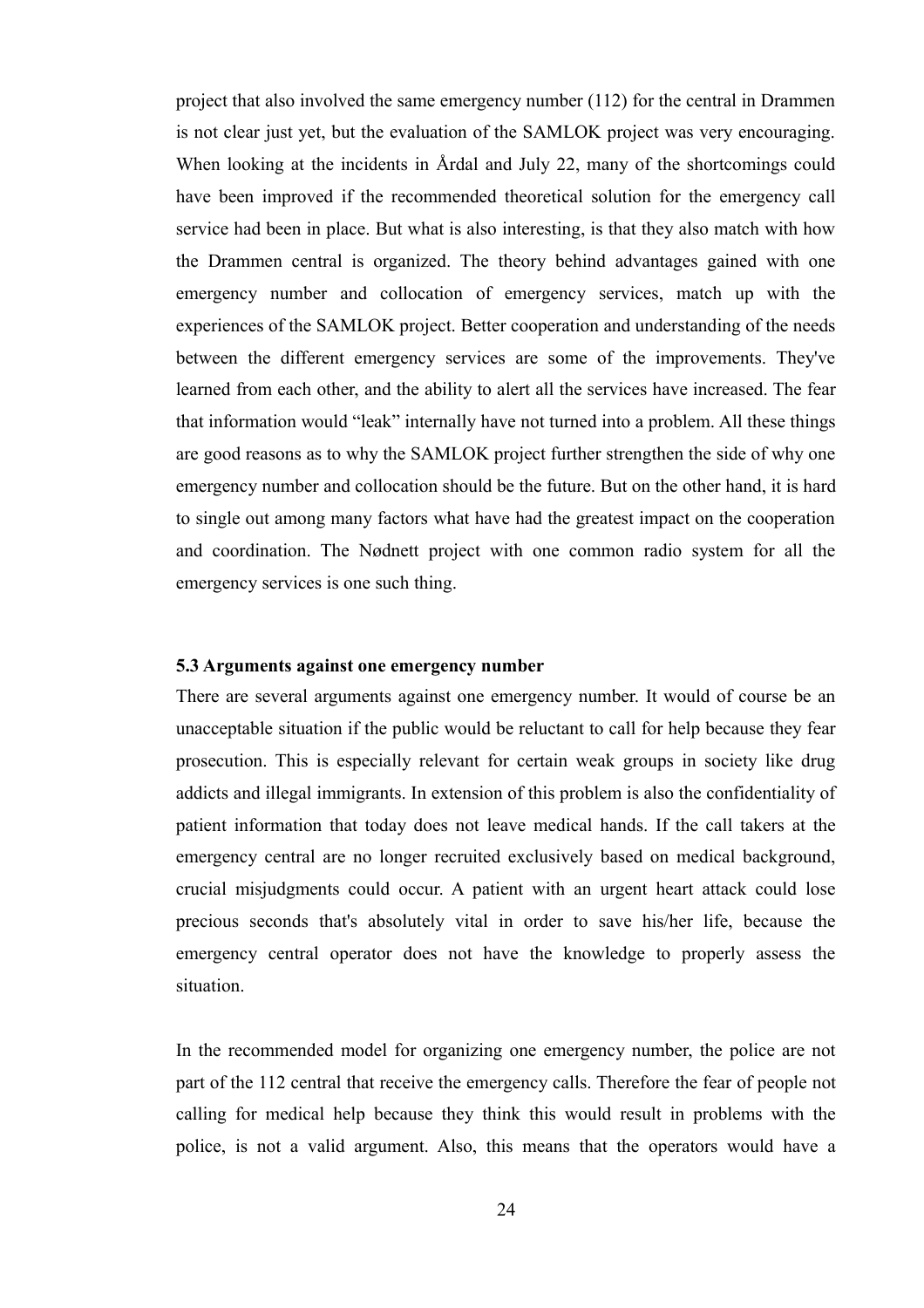background from either the health services or fire/rescue. The proposed time lost in a medical emergency because an operator with the "wrong" background answered the call, would be at a minimum. It is also possible to educate the operators to better handle all calls coming in, including medical emergencies. The confidentiality regarding patient information when they contact the emergency medical service today is another thing that has been said to not be taken care of properly if there is one number where not all the operators are medical personnel. Patient information is confidential by law, and must not get into the wrong hands. The law could be changed however, to fit a new organization. And even with today's laws, they have made it work in the SAMLOK project. Having collocated the emergency services actually resulted in more understanding of why some information could not be shared, and they did not have issues with confidential information leaking to the other services. This shows that it is very much possible to maintain the rights of the patients, and still have one emergency number.

A few of the studies that have been conducted concerning one or fewer emergency numbers and collocation show that results are poorer than they were before. Finnish studies show increased access time, response time and misuse of ambulances (Ambulances sent when there was no need for this resource). The rate of misjudging patients also rose. These Finnish studies are important, because they are often referred to as scientific "proof" that merging emergency numbers are a bad idea. This could mean that changing to only one number and collocating emergency services in Norway would not be the best solution, as we could see the same results here. On the other hand, the studies in question have been criticized for having several flaws. The absence of control groups and isolation of other external factors contribute to making the results from these studies hard to generalize. Therefore it cannot be justified scientifically that one emergency number results in a worse emergency call service, based on the available material.

#### **5.4 Access time**

Access time is a key to a well-functioning emergency call service. In the theory-chapter, a goal of 90 % of the calls answered within 10 seconds, was presented. This is a good starting point for what access time is acceptable. The Swedish government has an 8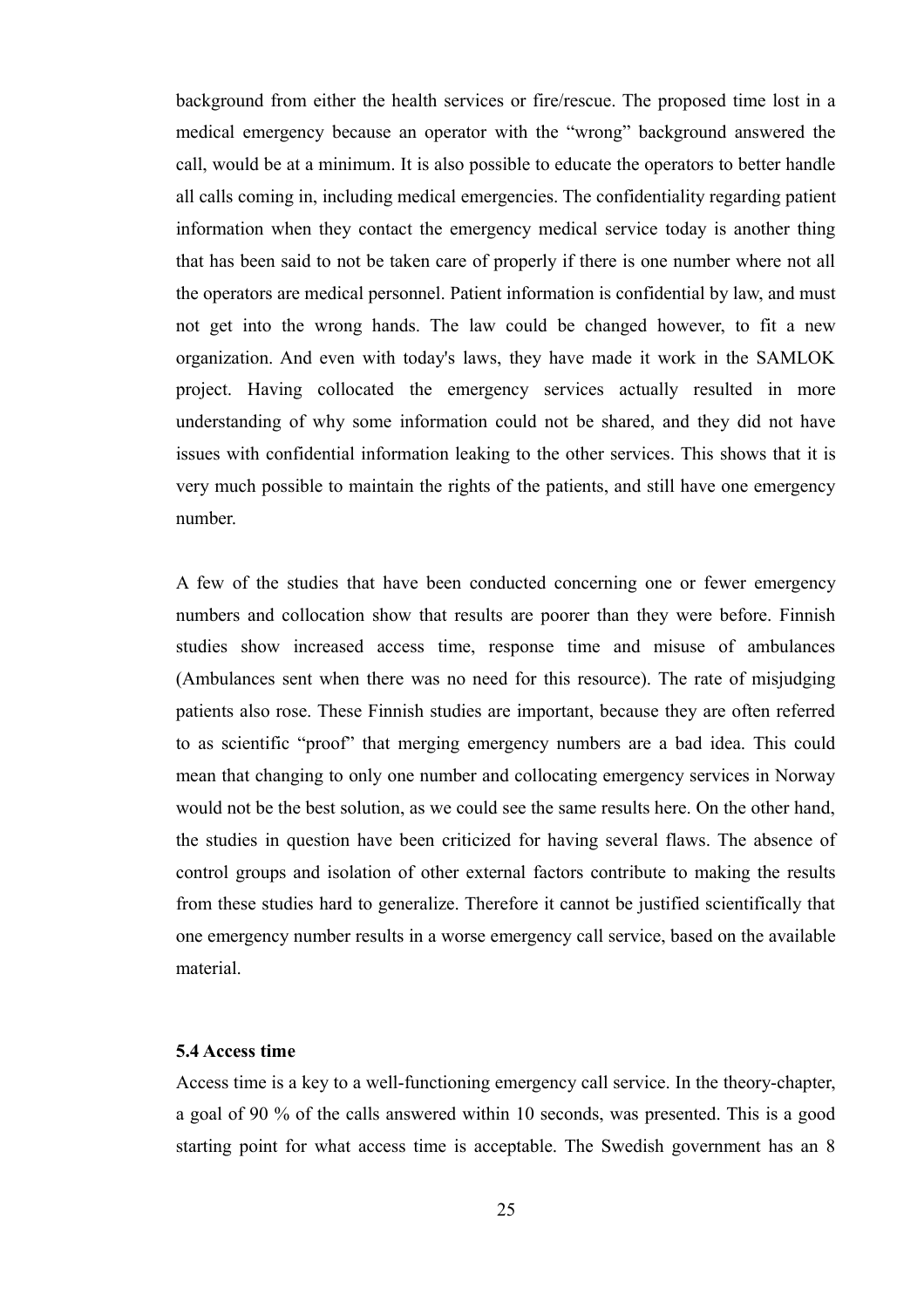second limit for access time in their 112 centrals. Access time is also one of the things that opponents of one emergency number focus on. They argue that if all the numbers are merged into one, the access time will rise to an unacceptable high level.

The empirical data show that 112 in Norway has a longer access time than the other numbers, which would result in a combined longer access time if merged. An increase in access time to a level that could mean critical calls being put on hold, would be a show-stopper for merging the emergency numbers. However, it is important to note that if the reform is going to happen, one would have to do something about the capacity at the 112 centrals. With a much higher amount of calls all going through the same number, the capacity must be increased accordingly. Looking at empirical data from other countries, we can see that it is absolutely possible to create a system that can meet the requirements for access time, even when all the calls come through the same number. It is of course a prerequisite that the system in itself is created robust enough to handle the calls within the given time, but there can be no doubt that it is possible to do so. Iceland has an excellent access time compared to the other numbers I have looked at in this thesis, even when compared to the separated numbers in Norway. One must not forget of course that Iceland is a rather small country, but it is still very impressing.

#### **5.5 Other countries**

Other countries do things differently as we have seen in this thesis. But all these countries, from the United States to Great Britain to tiny Iceland all have one emergency number. The organization is vastly different from dedicated emergency central organizations to being operated by police, fire department and so on. This has a number of reasons, but they all share the one emergency number as a common trait, and they are pleased with this as a platform upon which they base their emergency services.

The lack of good scientific data that studies emergency centrals and emergency numbers is of course a shame, but the fact that one emergency number exist in so many countries also sends a message. One common emergency number have a very long track record in some of these countries. I have looked at a few, and they are pleased with the way it works for them. One could argue that it is a matter of not knowing better, but many of these countries handle larger incidents both in terms of size and number. If there were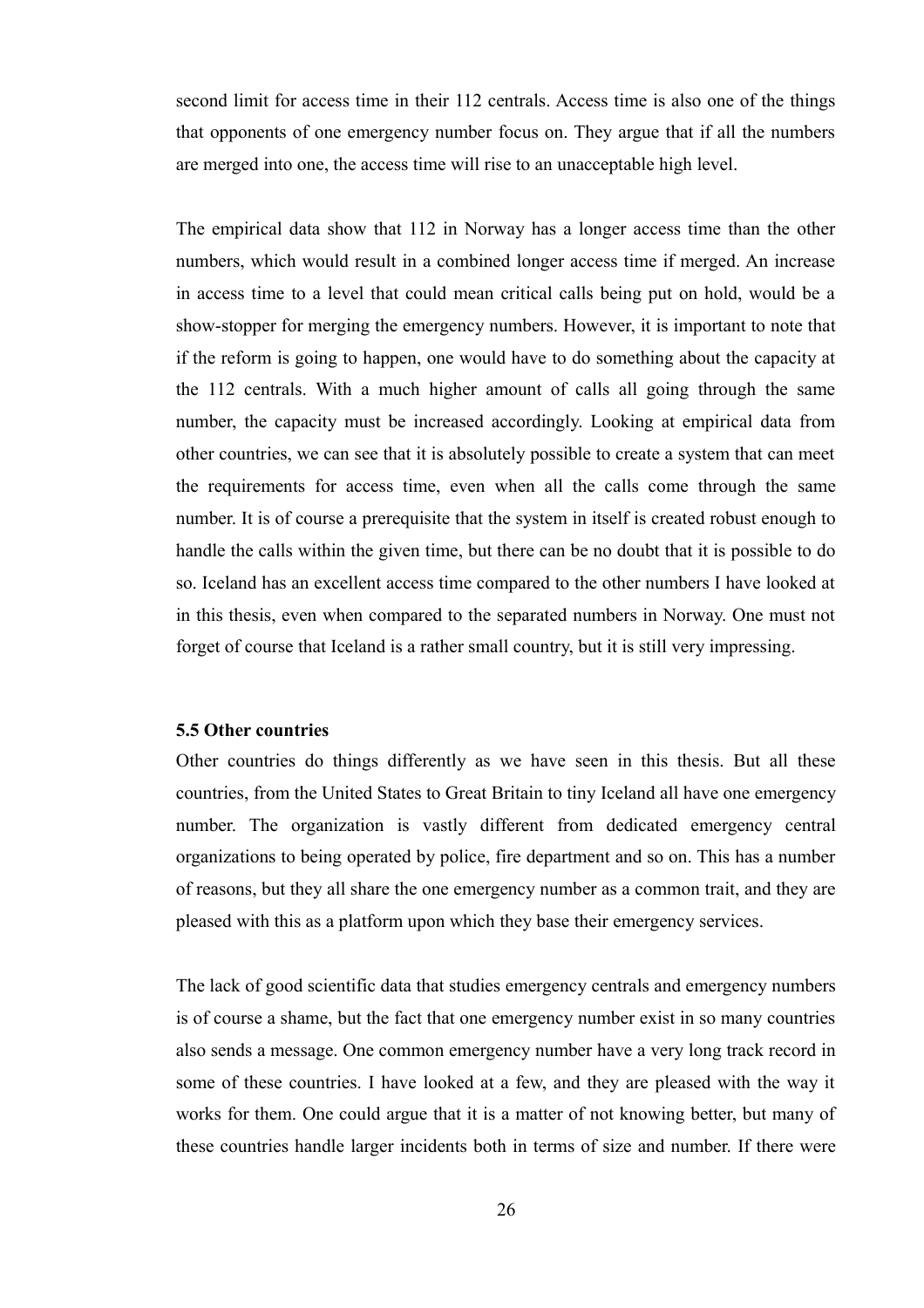major issues, these would be exposed like they have been in Norway. So the question is when all these nations already have this system and do not think about changing it, why shouldn't Norway be able to do the same?

#### **6. Conclusion**

When reviewing this bachelor thesis, a lot of material concerning one emergency number have been processed. Advantages and disadvantages have been presented and discussed.

I started out this thesis with the question of what advantages and disadvantages are associated with one emergency number. I did not set any limits for how it should be organized, what to do with the current laws regulating the different services, and so on. What this thesis has shown, is that it's not just about this one phone number 112. An emergency central is part of a complex system, and its efficiency is decided by several other factors, from how the service is organized to what technical solutions are available to dispatch and coordinate the boots on the ground. All of these factors must be considered and taken into account when deciding the future of the emergency call service. All in all, there is no perfect solution. But we have to make an effort to get the best system possible.

In my opinion, there are not any really good reasons why one emergency number should not be the future for the Norwegian emergency call service. One number is easier to remember, especially in a critical situation. It gives the public a more streamlined and simpler service, and also enables new possibilities for the emergency services to do their job better with closer cooperation and coordination than before. Several incidents have exposed the flaws of today's system, and these alone are significant enough to result in changes as to how things are done. Or to put it in other words: The system failed when we needed it most and lives were unacceptably lost.

Locating the emergency services together behind one number would enable them to better handle large incidents and coordinate between themselves. If done right, a new system can be even better than today. We have seen several examples of how the emergency centrals fail to coordinate their efforts during critical incidents. More focus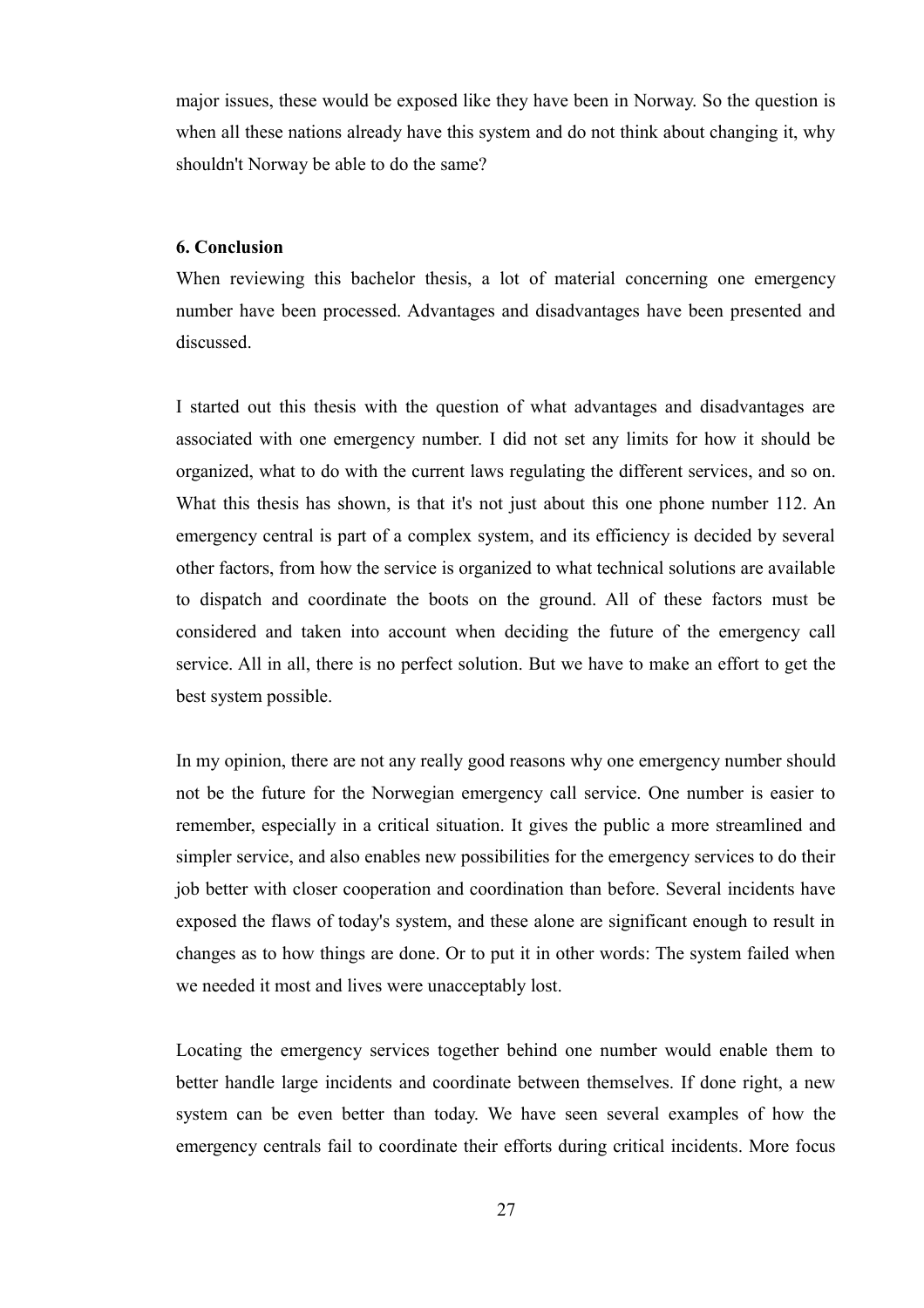on coordination instead of collocation is brought up in defense of today's system. But all the bells and whistles in the world does not make a difference when the operator at one of the emergency centrals decides not to share information. This makes merging the emergency centrals a good idea, as it shortens the distance between them both physically and technically.

Even though the police are to retain their operations centrals in the current proposal, they too should be part of the collocation. Several of the advantages one hopes to achieve from a new system depend on shorter distances between the emergency services, both physical and technical. That said, the need for the police to be able to conduct their own operations outside a common central is there, and should be taken into consideration. This can be solved by having the centrals in rooms next to or close to each other, in the same building. The United States have more or less the same solution as is proposed for the Norwegian system, with the police separated from the other emergency services in the emergency central, and sometimes not even collocated at all. This shows that this is a possible solution, even at a much larger scale than what is the case in Norway.

With fewer centrals and collocation, one must not forget the possible risk that follows fewer units. If a central is knocked out for some reason, that area would be without a functioning emergency call service. That is why, whatever form the future centrals take, they must be cross-connected and technically the same, so other centrals could take over without much effort. Ireland show a good example of how this could be done with their CAMP-project. Since the goal of one emergency number is a more robust and better service, redundancy is a natural part to take into consideration.

There is no doubt that the access time can be acceptable with one number, given that necessary steps are taken to ensure proper capacity. Studying the other countries with one emergency number, they have access times that are well within the requirements that are set in Norway. Combined with a system of cross-connected emergency centrals, access time can be further improved at larger incidents with vacant centrals being able to receive calls that the main central handling the event is not able to process.

The arguments as to why one emergency number should not be chosen as the future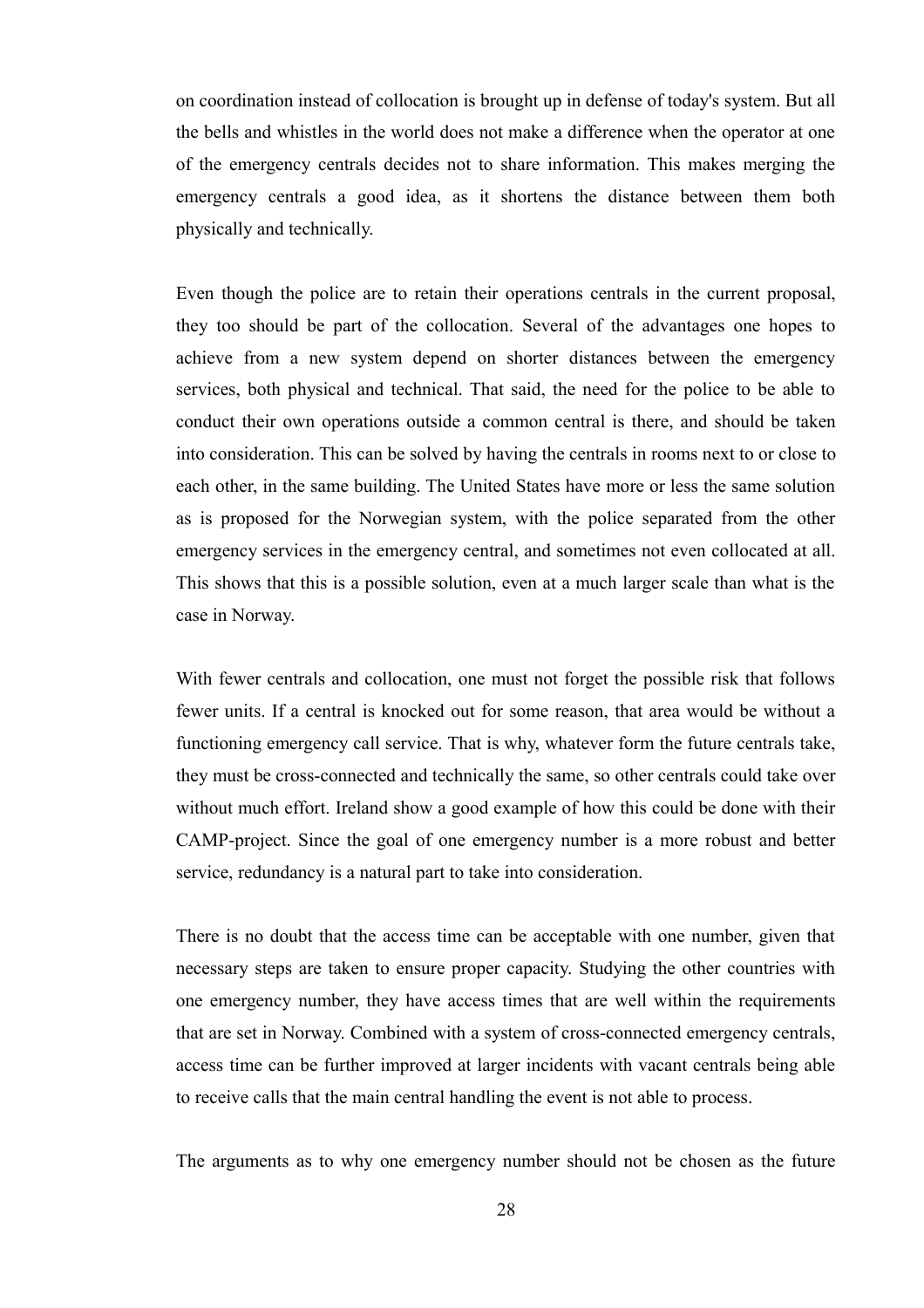system do not really hold up when they are discussed. Access time is already mentioned, the rest is covered in the discussion-chapter. The resistance from the medical community in particular, seems more like a professional battle and fear of losing control over the emergency central. It appears somewhat like grasping at straws when scientific results are repeatedly held forward as documentation of why one emergency number should not be chosen. At the same time, the very same scientific results have been criticized and said not to be able to generalize by the Norwegian Knowledge Centre for the Health Services.

The SAMLOK project shows that the result of collocating the emergency services is a better emergency call service. It gives the advantages one hoped for when the project was started, and has also shown that several of the concerns regarding the negative effects of collocation turned out not to be a problem at all. It is still hindered by different technical solutions and geographical boundaries. But with those removed, there is no reason why the results should be even better than they are today. The fact that Nødnett and other factors may have also had an effect on the results is to me not that significant. The aim of Nødnett was also to get better cooperation and coordination, in addition to added radio security. Two different measures that promote cooperation should give a better result than just one, and the ratio between them is in itself not that important as long as there is an improvement on both fronts.

The bottom line is a recommendation to go for one emergency number with fewer and more robust centrals. Technically identical and cross-connected, with all the emergency services collocated as much as possible. It is in my opinion no doubt that this would lead to a better emergency call service that is less likely to fail us when the need is at its most dire. And that is precisely why we have an emergency call service at all.

#### **7. Bibliography**

Analyse & Strategi. (2014). *Fremtidig organisering av nødmeldetjenesten*. 8 April. [Online]. Available at: http://www.analysestrategi.no/nytt-oppdrag-fremtidigorganisering-av-nodmeldetjenesten/ [Accessed: 10 April 2014].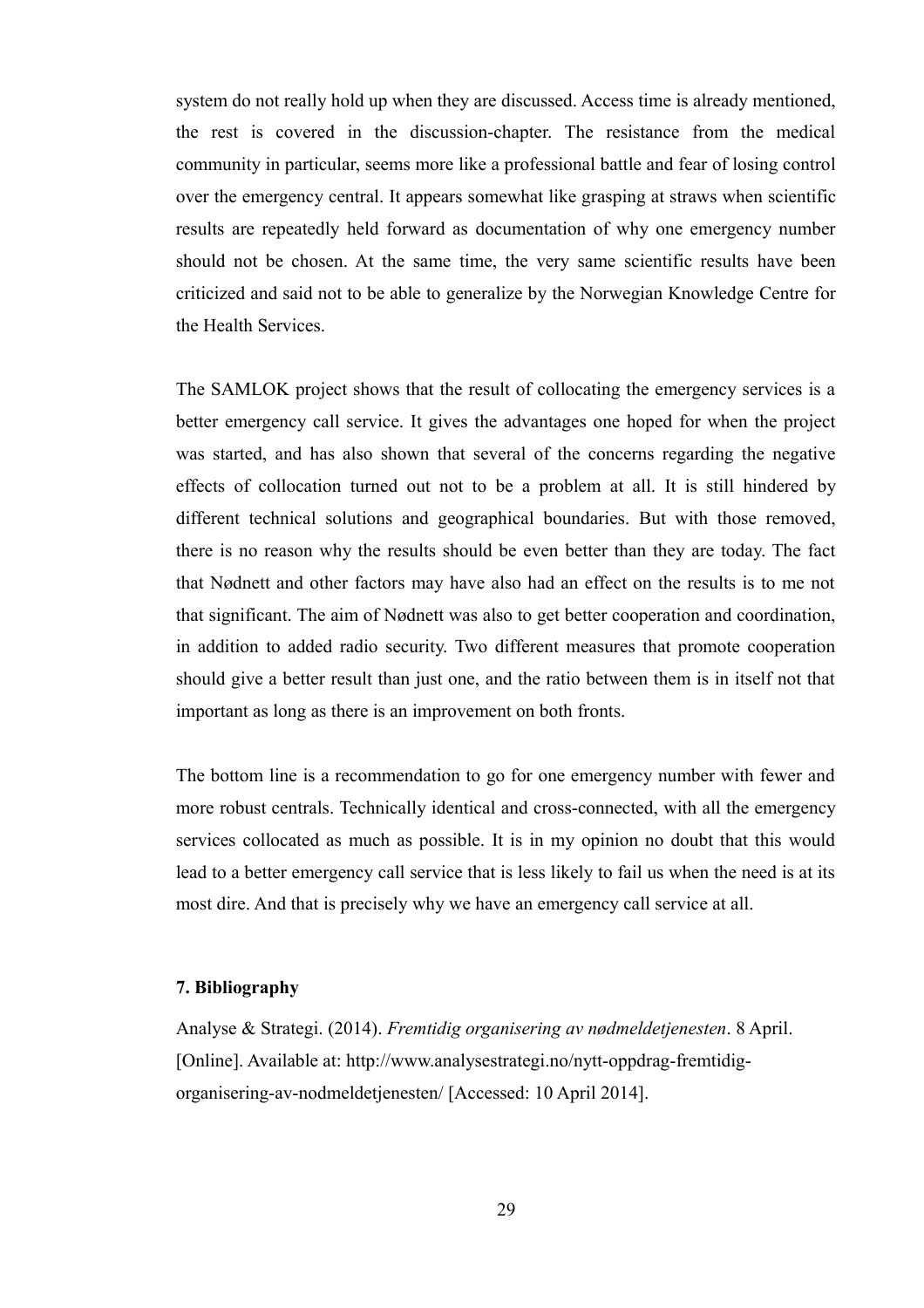Andersen, F. M., Gloppen, A., Lossius, K., Bakkeli, M., Vaagen, E., Salvesen, E., Vegsund, O. and Sedler, G. L. (2009). *Forslag til fremtidig organisering av nødmeldetjenesten*. Oslo.

Bovim, E., Bryde, N. P., Rustad, M. and Storrøsten, M. (2012). *Sluttevaluering av SAMLOK*. KoKom Nasjonalt kompetansesenter for helse- tjenestens kommunikasjonsberedskap.

Direktoratet for samfunnssikerhet og beredskap, Politidirektoratet and Helsedirektoratet. (2013). *Felles sambandsreglement for nødetatene og andre beredskapsbrukere*. Politidirektoratet. [Online]. Available at: https://www.politi.no/vedlegg/lokale\_vedlegg/politidirektoratet/Vedlegg\_2329.pdf [Accessed: 15 January 2013].

European Commission. (2013). *Flash Eurobarometer 368 - The European Emergency Number 112*.

European Emergency Number Association. (2012). *Public Safety Answering Points in Europe*.

European Parliament and the Council of the European Union. (2002). *Directive 2002/22/EC of the European Parliament and of the Council of 7 March 2002*. [Online]. Available at: http://eur-lex.europa.eu/LexUriServ/LexUriServ.do? uri=OJ:L:2002:108:0051:0051:EN:PDF [Accessed: 12 March 2014].

Feiring, E. (2003). Full strid om nødnummer. *Tidsskrift for den norske legeforening*. [Online]. Available at: http://tidsskriftet.no/article/883343/ [Accessed: 10 March 2014].

Forsetlund, L., Lidal, I. B., Mathisen, M., Berg, R. C. and Vist, G. E. (2012). *Effekt av å innføre et felles nasjonalt nødnummer for helsetjeneste, brann og politi. Notat 2012*. Oslo: Nasjonalt kunnskapssenter for helsetjenesten.

Gilbert, M. (2014). Nødnummer og nødsentraler - en meningsløs omkamp. 07/14 ed. *Dagens Medisin*. [Online]. Available at: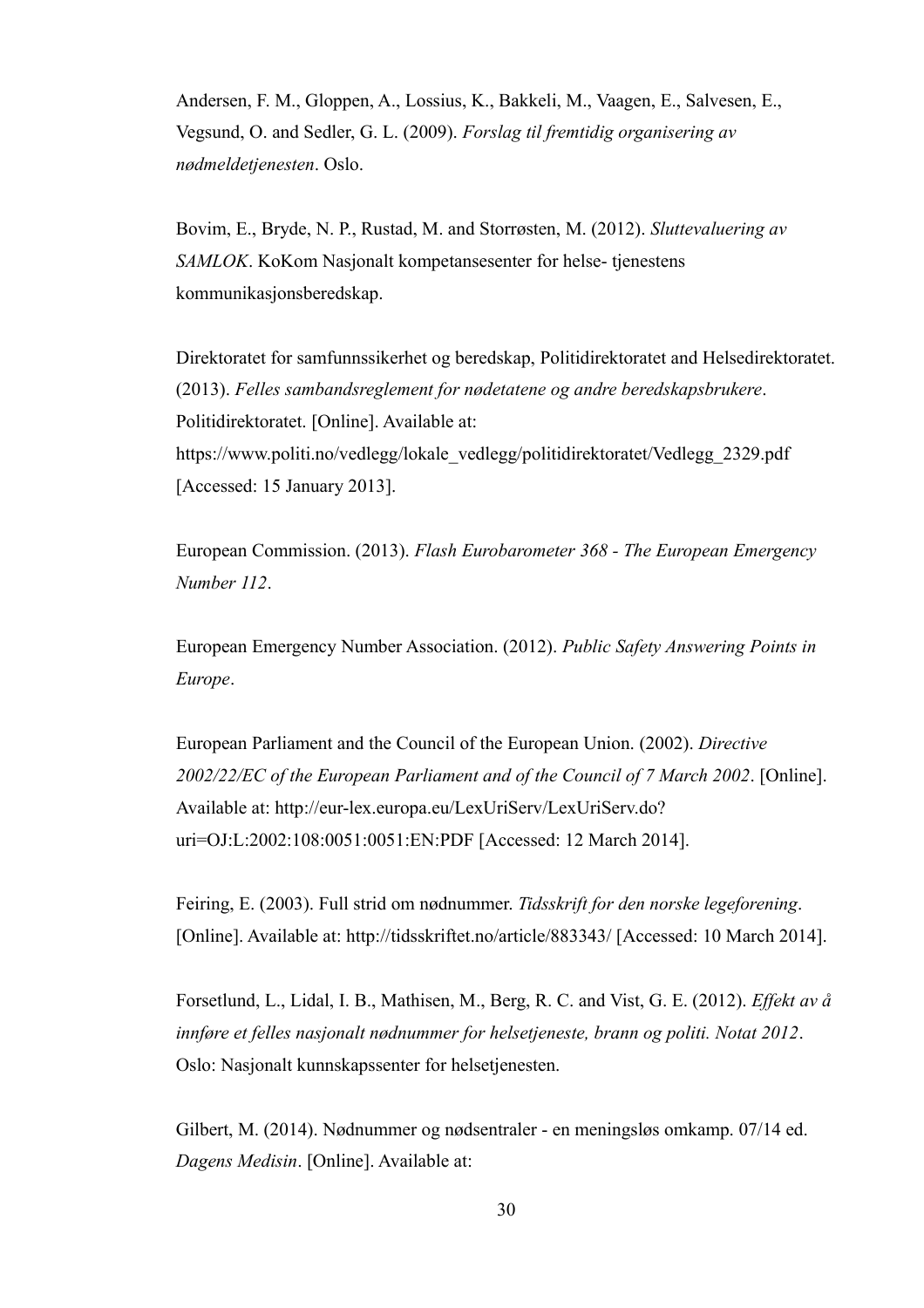http://www.dagensmedisin.no/debatt/nodnummer-og-nodsentraler---en-meningslosomkamp/ [Accessed: 10 April 2014].

Gilbert, M. and Steen-Hansen, J. E. (2008). 113 i nød! *Dagbladet*, 3 October. [Online]. Available at: http://www.dagbladet.no/kultur/2008/10/03/548973.html [Accessed: 5 February 2014].

Gjørv, A. B., Auglend, R. L., Bokhari, L., Enger, E. S., Gerkman, S., Hagen, T., Hansen, H. B., Hjeltnes, G., Paulsen, L. M. and Straume, K. (2012). *NOU 2012:14 - Rapport fra 22. juli-kommisjonen*. Oslo.

Helsetilsynet. (2013). *Krav til ti sekunds aksesstid på AMK-sentralar*. [Online]. Available at: http://www.helsetilsynet.no/upload/Publikasjoner/tilsynsmelding/2013/krav\_ti\_sekunds \_aksesstid\_AMK\_sentralar.pdf [Accessed: 10 March 2014].

Jacobsen, D. I. (2000). *Hvordan gjennomføre undersøkelser - innføring i samfunnsvitenskapelig metode*. Høyskoleforlaget.

Justis- og beredskapsdepartementet. (2012). *St.Meld. nr.29 (2011-2012) - Samfunnssikkerhet*.

Justis- og beredskapsdepartementet. (2013). *St.Meld. nr. 21 (2012-2013) Terrorberedskap*.

Justis- og politidepartementet. (2004). *Forenkling og effektivisering av nødmeldetjenesten*.

Justis- og politidepartementet. (2008). *St.Meld. nr. 22 (2007-2008) Samfunnssikkerhet - Samvirke og samordning*.

Kvanvik, M. (2009). Kritisk til felles nødnummer. *Tidsskrift for den norske legeforening*. [Online]. Available at: http://tidsskriftet.no/article/1922780/ [Accessed: 10 March 2014].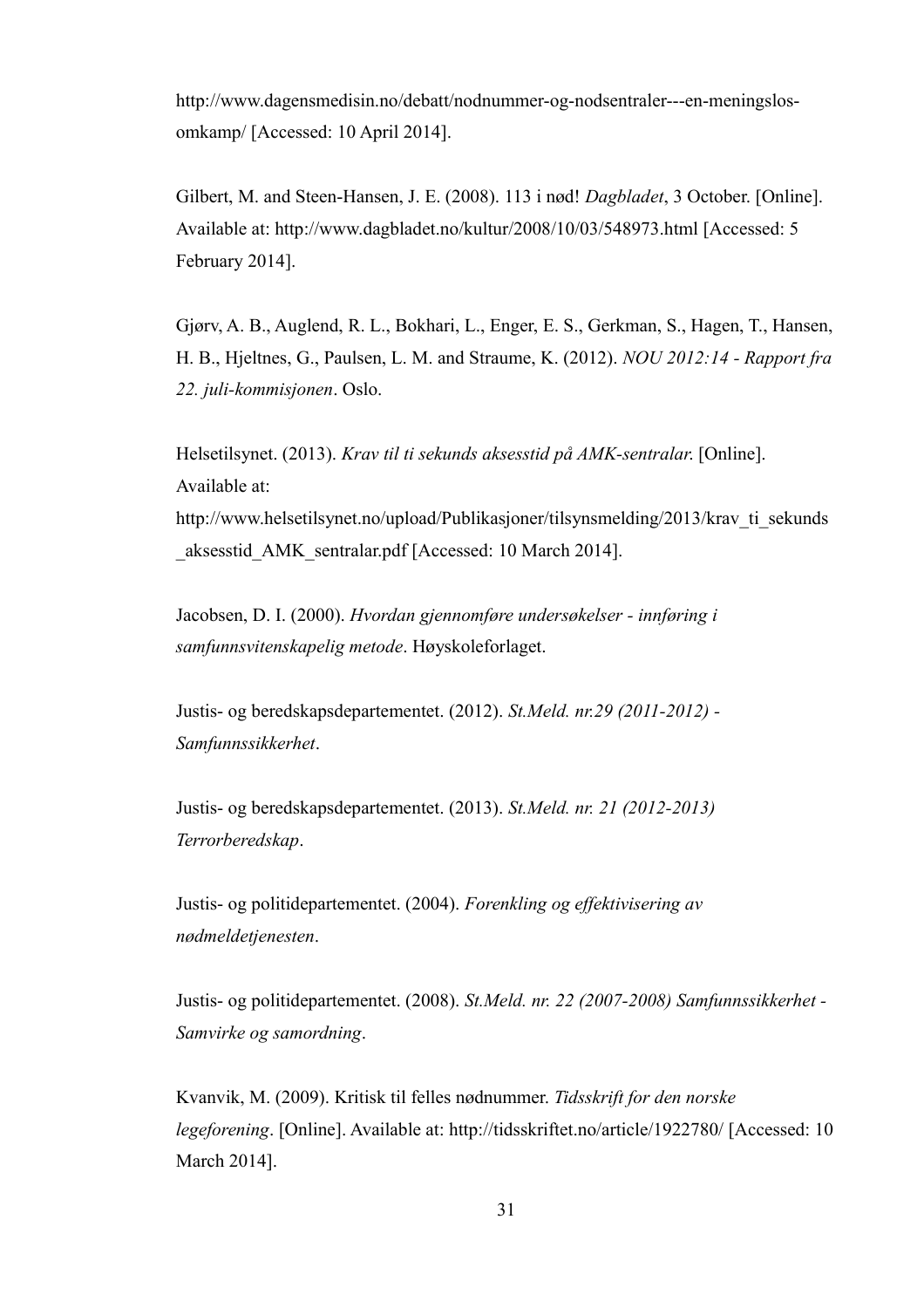Larsen, B. I. and Braur, G. S. (2012). 113 fungerer. *Aftenposten*, 30 August. [Online]. Available at: http://www.aftenposten.no/meninger/debatt/113-fungerer-6978153.html#.UyhK7\_l5Oao [Accessed: 5 February 2014].

Politidirektoratet. (2011). *Politiets Beredskapssystem del I (PBS I) - Retningslinjer for politiets beredskap*.

Rygh Pedersen, A., Tvete, P., Lindheim, N. J., Aase, H. M., Mæhlum, P. A., Gran Bruun, A. M., Nordbø, B. V., Klausen, H., Siljehaug, H. O., Brandstop, H., Jamtli, B., Lindstad, A., Rikstad Iversen, H., Kollerud, E., Solberg, E., Terserus, J. and Klinkenberg, E. (2009). *En helhetlig gjennomgang av de prehospitale tjenestene med hovedvekt på AMK-sentralene og ambulansetjenesten*. [Online]. Available at: http://www.regjeringen.no/upload/HOD/rapport\_prehosp\_AMK\_amb\_mars09.pdf [Accessed: 10 March 2014].

Sivertsen, P. O. and Aakerman, E. (2010). *Rapport fra studietur - Nødmeldetjenesten i USA*.

Sivertsen, P. O. and Aakerman, E. (2013). *Rapport fra studietur - Nødmeldetjenesten i England og Irland*.

Sogn og Fjordane Politidistrikt. (2013). *Politiets håndtering av drapene i Årdal 4 november 2013 Evalueringsrapport fra politiet*. [Online]. Available at: https://www.politi.no/vedlegg/lokale\_vedlegg/politidirektoratet/Vedlegg\_2381.pdf [Accessed: 28 March 2014].

SOS Alarm. (2012). *112 i Sverige - Verksamhetsrapport för 2011*. [Online]. Available at: http://www.sosalarm.se/Global/Bibliotek/112-rapport%202011.pdf [Accessed: 27 February 2014].

SOS Alarm. (2013). *SOS Alarms Årsberättelse 2012*. [Online]. Available at: http://www.sosalarm.se/Global/Om%20oss/Finansiell\_information/2012/SOS\_ %C3%A5rsred\_LOW.pdf [Accessed: 27 February 2014].